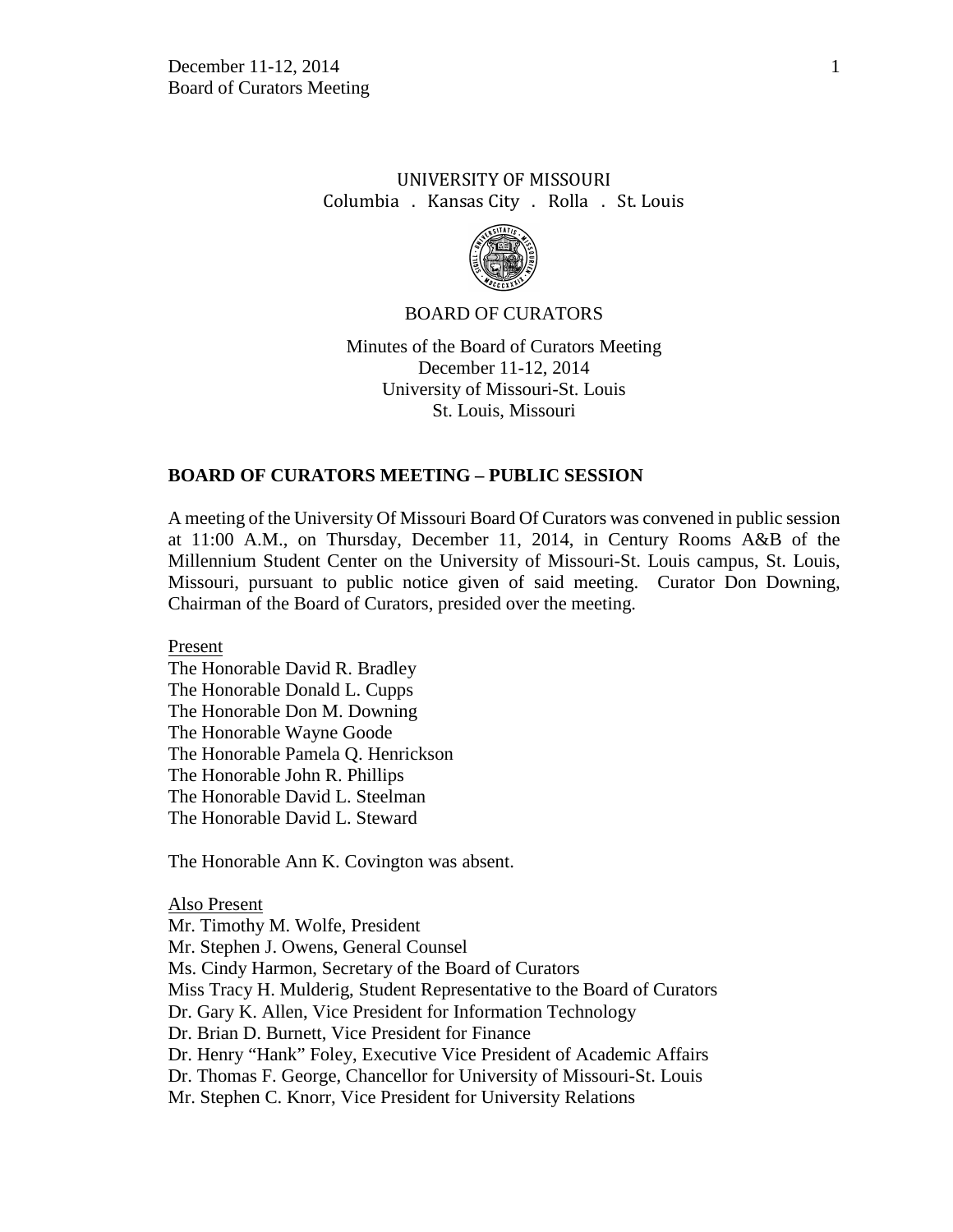Dr. R. Bowen Loftin, Chancellor for University of Missouri-Columbia Mr. Leo E. Morton, Chancellor for University of Missouri-Kansas City Dr. Betsy Rodriguez, Vice President for Human Resources Dr. Cheryl B. Schrader, Chancellor for Missouri University of Science and Technology Ms. Zora Z. Mulligan, Chief of Staff, UM System Mr. John Fougere, Chief Communications Officer, UM System Media representatives

## **General Business**

Review of Consent Agenda – No discussion.

# Resolution for Executive Session of the Board of Curators Meeting

It was moved by Curator Cupps and seconded by Curator Goode, that there shall be an executive session with a closed record and closed vote of the Board of Curators meeting December 11-12, 2014 for consideration of:

- **Section 610.021(1), RSMo**, relating to matters identified in that provision, which include legal actions, causes of action or litigation, and confidential or privileged communications with counsel; and
- **Section 610.021(2), RSMo,** relating to matters identified in that provision, which include leasing, purchase, or sale of real estate; and
- **Section 610.021(3), RSMo**, relating to matters identified in that provision, which include hiring, firing, disciplining, or promoting of particular employees; and
- **Section 610.021(12), RSMo,** relating to matters identified in that provision, which include sealed bids and related documents and sealed proposals and related documents or documents related to a negotiated contract; and
- **Section 610.021 (13), RSMo**, relating to matters identified in that provision, which include individually identifiable personnel records, performance ratings, or records pertaining to employees or applicants for employment; and
- **Section 610.021 (17), RSMo**, relating to matters identified in that provision, which include confidential or privileged communications between a public governmental body and its auditor.

Roll call vote of the Board: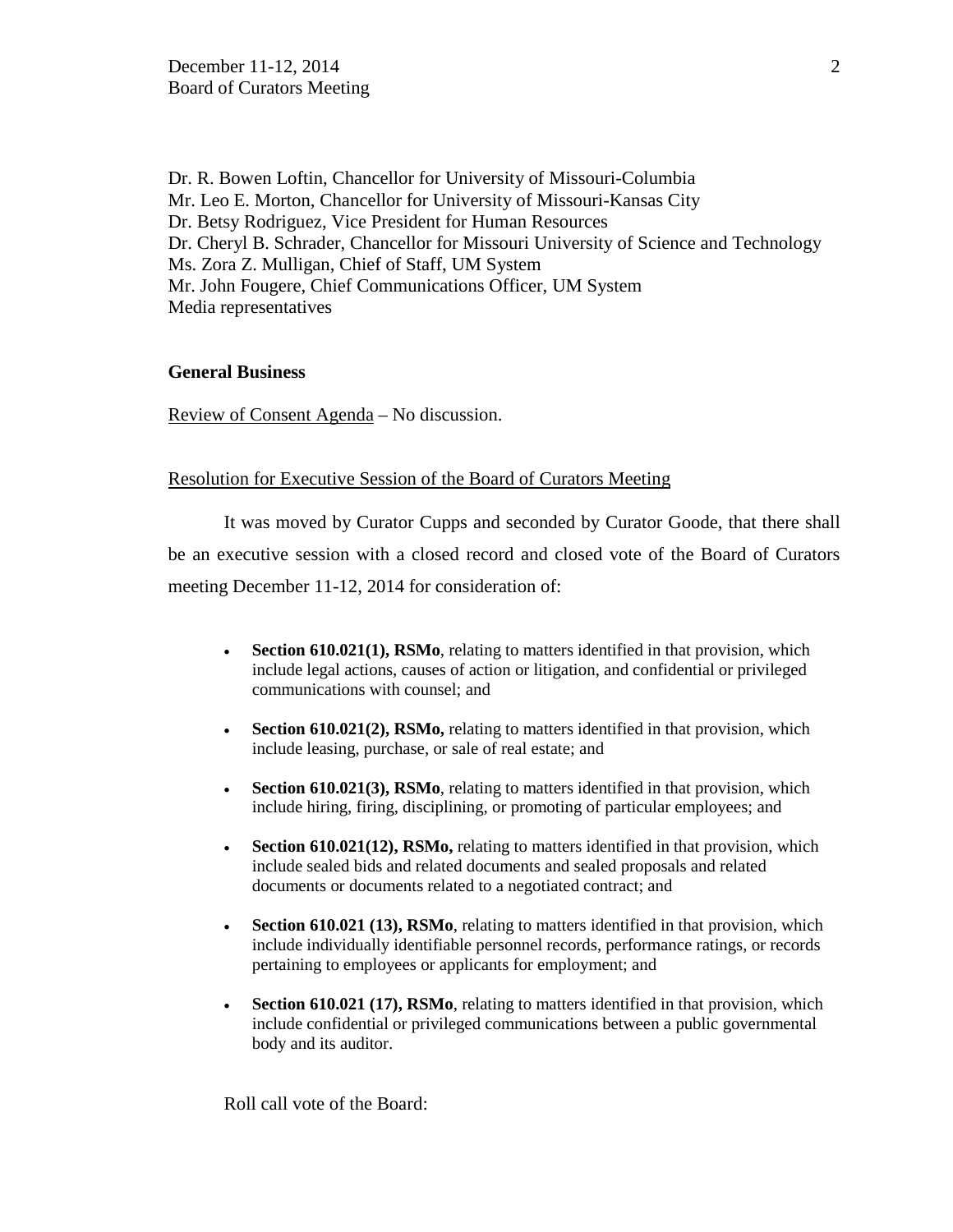Curator Bradley was absent for vote. Curator Covington was absent. Curator Cupps voted yes. Curator Downing voted yes. Curator Goode voted yes. Curator Henrickson voted yes. Curator Phillips voted yes. Curator Steelman voted yes. Curator Steward was absent for vote.

The motion carried.

Board of Curators Audit committee meeting was convened beginning at 11:03 A.M. and recessed at 11:05 A.M. on Thursday, December 11, 2014.

The public session of the Board of Curators meeting recessed at 11:06 A.M. on Thursday, December 11, 2014.

#### **EXECUTIVE SESSION**

A meeting of the University of Missouri Board of Curators was convened in executive session at 11:10 A.M., on Thursday, December 11, 2014, in Room 302 of the Millennium Student Center on the University of Missouri-St. Louis campus, St. Louis, Missouri, pursuant to public notice given of said meeting. Curator Don Downing, Chairman of the Board of Curators, presided over the meeting.

Present The Honorable David R. Bradley The Honorable Donald L. Cupps The Honorable Don M. Downing The Honorable Wayne Goode The Honorable Pamela Q. Henrickson The Honorable John R. Phillips The Honorable David L. Steelman The Honorable David L. Steward

The Honorable Ann K. Covington was absent.

Also Present Mr. Timothy M. Wolfe, President Mr. Stephen J. Owens, General Counsel Ms. Cindy Harmon, Secretary of the Board of Curators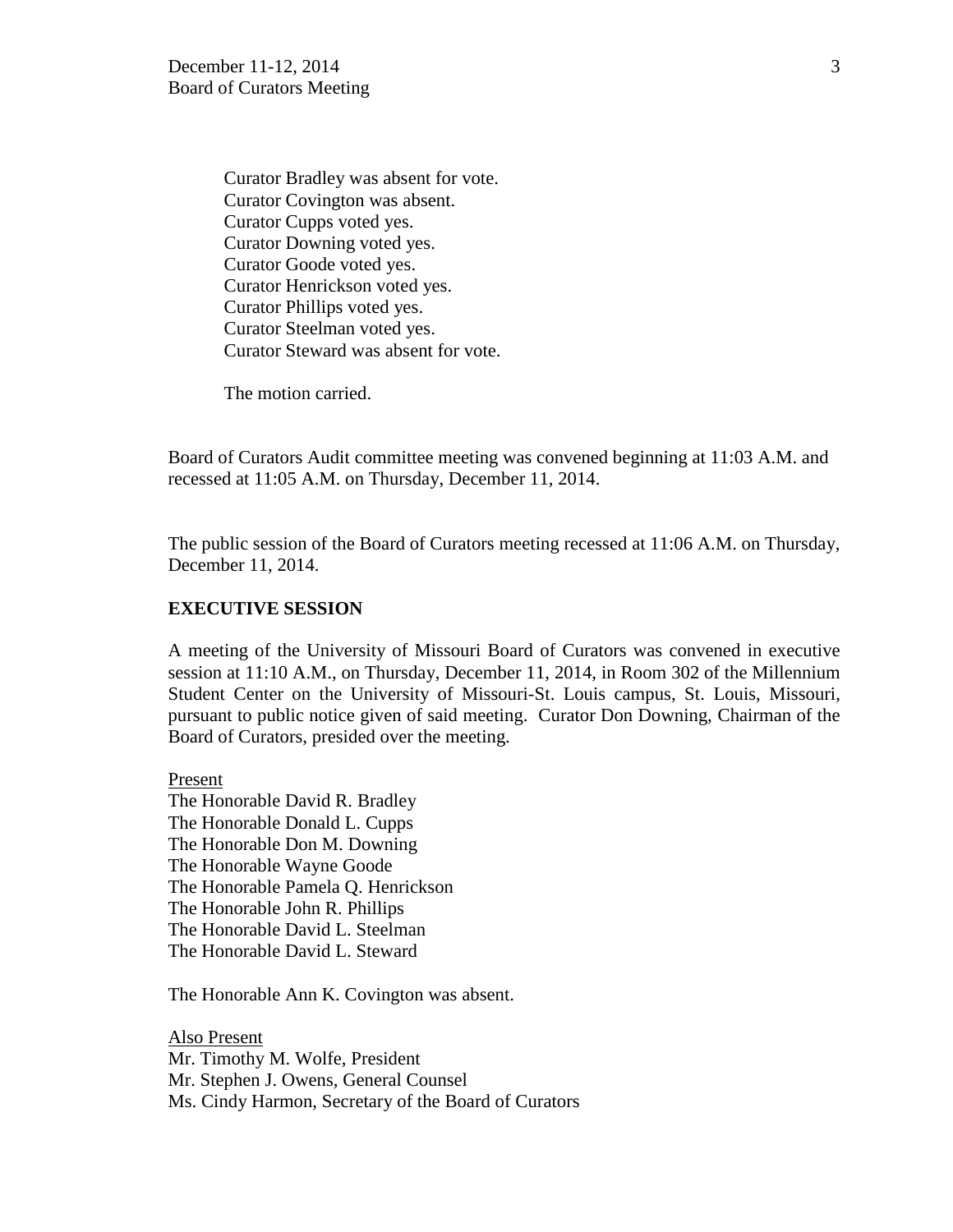Miss Tracy Mulderig, Student Representative to the Board of Curators Dr. Brian D. Burnett, Vice President for Finance

### **General Business**

Property Purchase and Lease, 7605 St. Charles Rock Road, Bel-Nor, Missouri, UMSL – presented by Chancellor George and Vice President Burnett (information on file)

It was recommended by Chancellor George, endorsed by President Wolfe, moved

by Curator Steward and seconded by Curator Goode, that the following action be approved:

That the Vice President for Finance be authorized to perform due diligence, negotiate and if so determined prudent, with authorization from the President's Office, purchase the subject property, at or below the option price of \$1,400,000 and thereafter lease the same for a term of up to ten years.

Roll call vote:

Curator Bradley was absent for vote. Curator Covington was absent. Curator Cupps voted yes. Curator Downing voted yes. Curator Goode voted yes. Curator Henrickson voted yes. Curator Phillips voted yes. Curator Steelman voted yes. Curator Steward voted yes.

The motion carried.

Chancellor George excused himself from the meeting.

Dr. Harold Williamson, Jr., Mr. Mitch Wasden, Vice President Betsy Rodriguez, Ms. Kelley Stuck, Chancellor Loftin and Mr. Robert Hess joined the meeting.

<sup>252</sup>Contract Negotiation,  $MU$  – this item is excluded from the minutes and may be given public notice upon completion of the matter.

Dr. Harold Williamson, Jr., Mr. Wasden, Vice President Rodriguez, Ms. Stuck, Chancellor Loftin and Mr. Hess excused themselves from the meeting.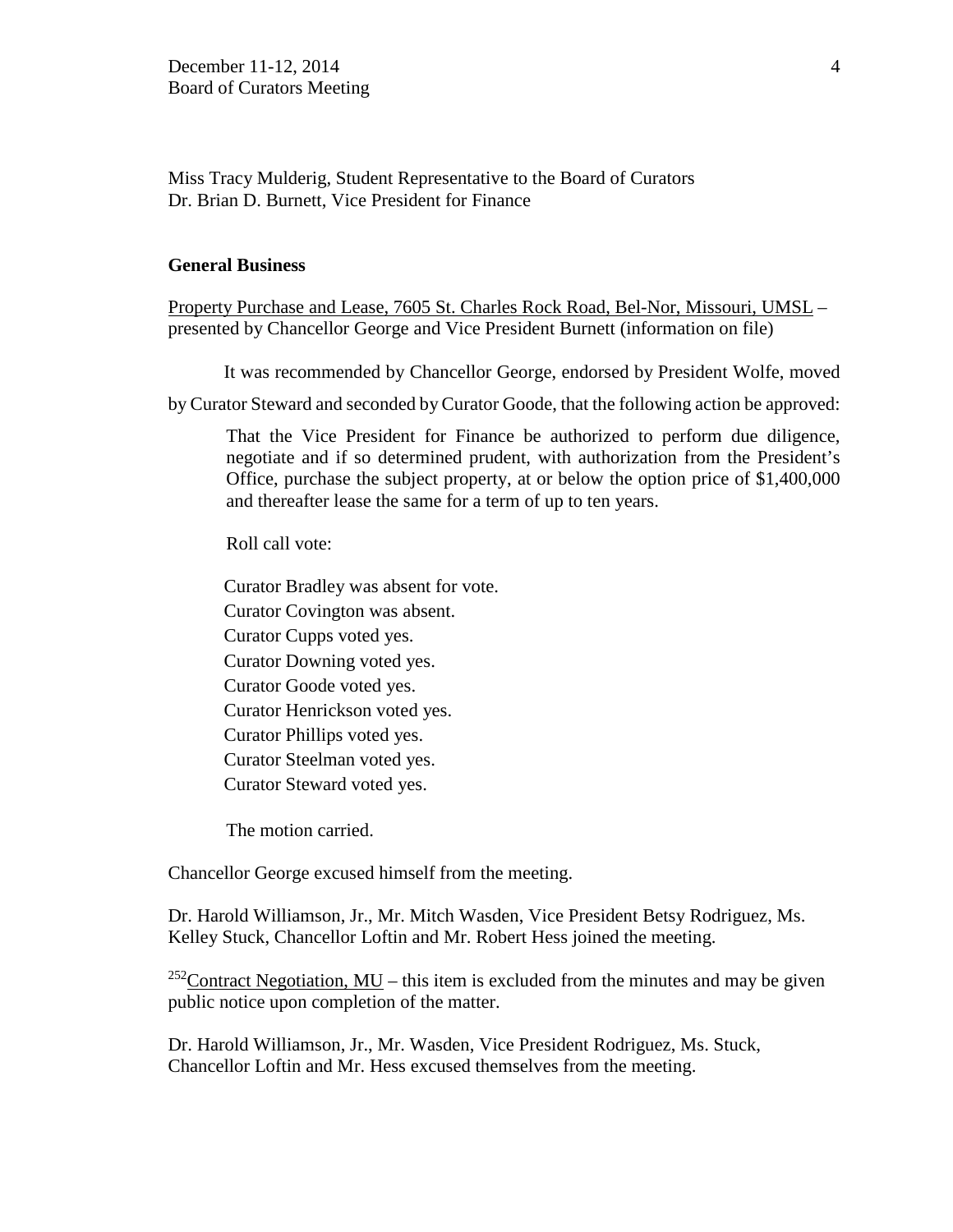### **Audit Committee – Executive Session**

Preliminary Report of Draft Audits – presented by General Counsel Owens, Vice President Burnett and John Tvrdik, Mark Gerber, Chris Lydon of PricewaterhouseCoopers, LLC and Dr. Hisrich

The executive session of the Board of Curators meeting recessed at 2:00 P.M.

# **PUBLIC SESSION**

A meeting of the University of Missouri Board of Curators was reconvened in public session at 2:05 P.M., on Thursday, December 11, 2014, in the Century Rooms A&B of the Millennium Student Center on the University of Missouri-St. Louis campus, St. Louis, Missouri, pursuant to public notice given of said meeting. Curator Don Downing, Chairman of the Board of Curators, presided over the meeting.

### Present

The Honorable David R. Bradley The Honorable Donald L. Cupps The Honorable Don M. Downing The Honorable Wayne Goode The Honorable Pamela Q. Henrickson The Honorable John R. Phillips The Honorable David L. Steelman The Honorable David L. Steward

The Honorable Ann K. Covington was absent.

Also Present Mr. Timothy M. Wolfe, President Mr. Stephen J. Owens, General Counsel Ms. Cindy Harmon, Secretary of the Board of Curators Miss Tracy H. Mulderig, Student Representative to the Board of Curators Dr. Gary K. Allen, Vice President for Information Technology Dr. Brian D. Burnett, Vice President for Finance Dr. Henry "Hank" Foley, Executive Vice President of Academic Affairs Dr. Thomas F. George, Chancellor for University of Missouri-St. Louis Mr. Stephen C. Knorr, Vice President for University Relations Dr. R. Bowen Loftin, Chancellor for University of Missouri-Columbia Mr. Leo E. Morton, Chancellor for University of Missouri-Kansas City Dr. Betsy Rodriguez, Vice President for Human Resources Dr. Cheryl B. Schrader, Chancellor for Missouri University of Science and Technology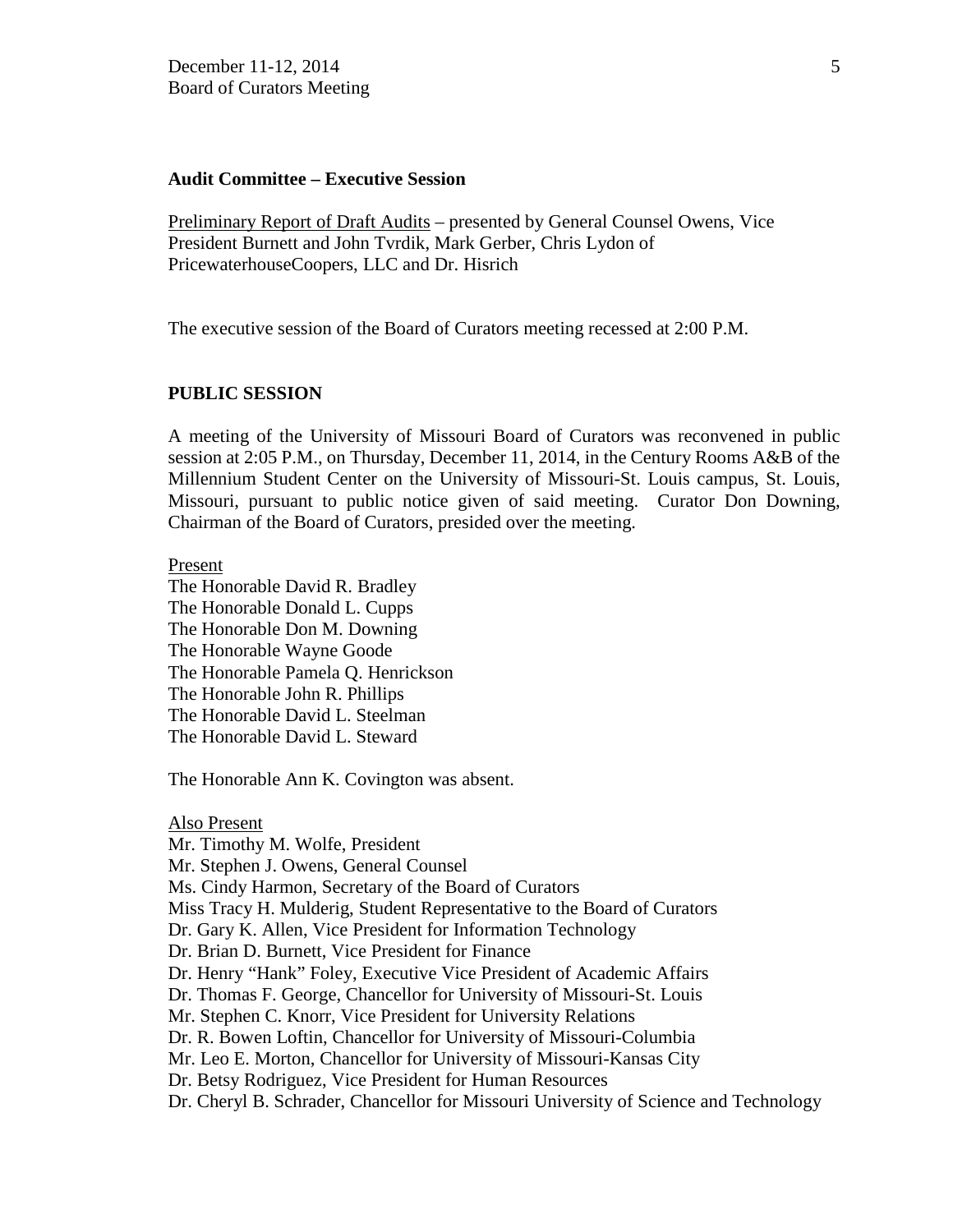Ms. Zora Z. Mulligan, Chief of Staff, UM System Mr. John Fougere, Chief Communications Officer, UM System Media representatives

#### **General Business**

Community Physician Affiliates – presented by Vice President Rodriguez and Vice President Burnett (information on file)

### A. Amendment to Collected Rules and Regulations 320.050 Employee Status

It was recommended by Vice President Rodriguez, endorsed by President Wolfe, recommended by the Compensation and Human Resources Committee, moved by Curator Phillips and seconded by Curator Henrickson, that the following action be approved:

that Collected Rules and Regulations 320.050 Employee Status be amended to include the extension of benefit coverage to subsidiary employees, such as the newly approved Health Affiliate employees (as on file with the minutes of this meeting).

Roll call vote of Board of Curators:

Curator Bradley voted yes. Curator Covington was absent. Curator Cupps voted yes. Curator Downing voted yes. Curator Goode voted yes. Curator Henrickson voted yes. Curator Phillips voted yes. Curator Steelman was absent for vote. Curator Steward voted yes.

The motion carried.

### B. Amendments and Restatements of Benefits Program Plans Collected Rules and Regulations Chapter 500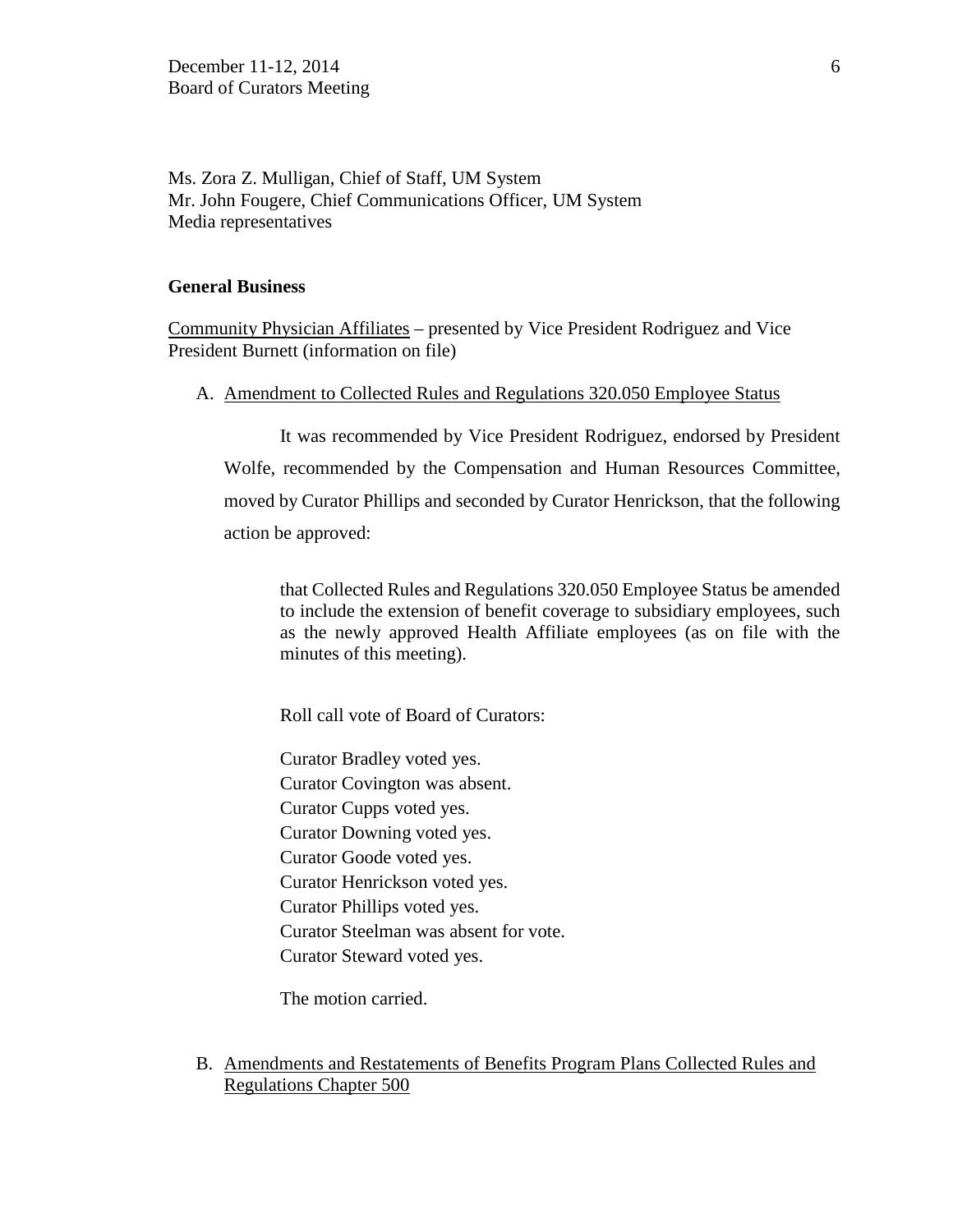It was recommended by Vice President Rodriguez, endorsed by President

Wolfe, recommended by the Compensation and Human Resources Committee,

moved by Curator Phillips and seconded by Curator Steelman, that the following

action be approved:

that Collected Rules and Regulations Chapter 500: Benefits Program Plans be amended or restated as appropriate to 1) include the extension of benefit coverage to employers who qualify; 2) allow for changes required under Patient Protection and Affordable Care Act; 3) allow for changes to reflect annual benefit design changes; and 4) allow for other required regulatory changes.

Roll call vote of Board of Curators:

Curator Bradley voted yes. Curator Covington was absent. Curator Cupps voted yes. Curator Downing voted yes. Curator Goode voted yes. Curator Henrickson voted yes. Curator Phillips voted yes. Curator Steelman voted yes. Curator Steward voted yes.

The motion carried.

# C. Amendments to Collected Rules and Regulations 85.030 and 85.050 Risk Management, and 490.010 and 490.020 Defense and Protection, UM

It was recommended by Vice President Burnett, endorsed by President Wolfe, moved by Curator Steward and seconded by Curator Cupps, that the following action be approved:

that Collected Rules and Regulations 85.030 Hazardous Chemicals and Radioactive Materials Policy – Defense and Protection of Employees, 85.050 Health Care Compliance Policy – Defense and Protection of Employees, 490.010 Defense and Protection of Employees, and 490.020 Medical, Professional and Patient General Liability, be amended to extend liability protection to employees of University affiliate entities designated by the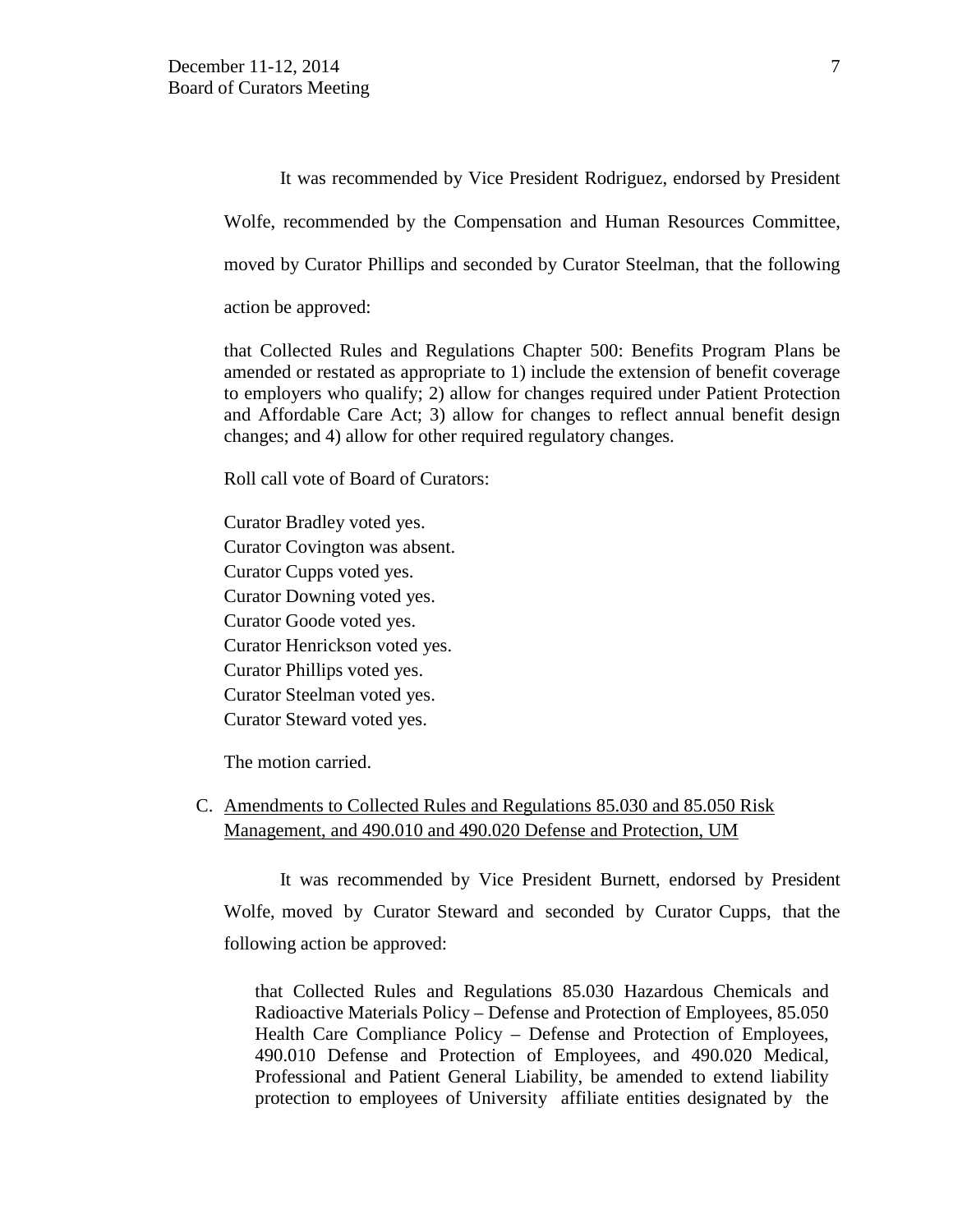Assistant Vice President for Management Services, as reflected in the attached (and as on file with the minutes of this meeting).

Roll call vote of Board of Curators:

Curator Bradley voted yes. Curator Covington was absent. Curator Cupps voted yes. Curator Downing voted yes. Curator Goode voted yes. Curator Henrickson voted yes. Curator Phillips voted yes. Curator Steelman voted yes. Curator Steward voted yes.

The motion carried.

Strategic Plan Highlights – University of Missouri – St. Louis – presented by Chancellor George (slides on file for this information item)

Board of Curators standing committee meetings were convened at 2:50 P.M. and concluded at 6:09 P.M. on Thursday, December 11, 2014. Committee actions were presented to the full Board for action following each Committee vote.

### **Compensation and Human Resources Committee**

Chairman Phillips provided time for discussion of combined committee business.

Information

- 1. Faculty and Staff Compensation Update (slides and information on file)
- 2. Benefits Annual Enrollment Report (slides and information on file)

### Action

1. Amendment to Collected Rules and Regulations 540.010 Long Term Disability Plan

Amendment to Collected Rules and Regulations 540.010 Long Term Disability Plan – presented by Vice President Rodriguez (information on file)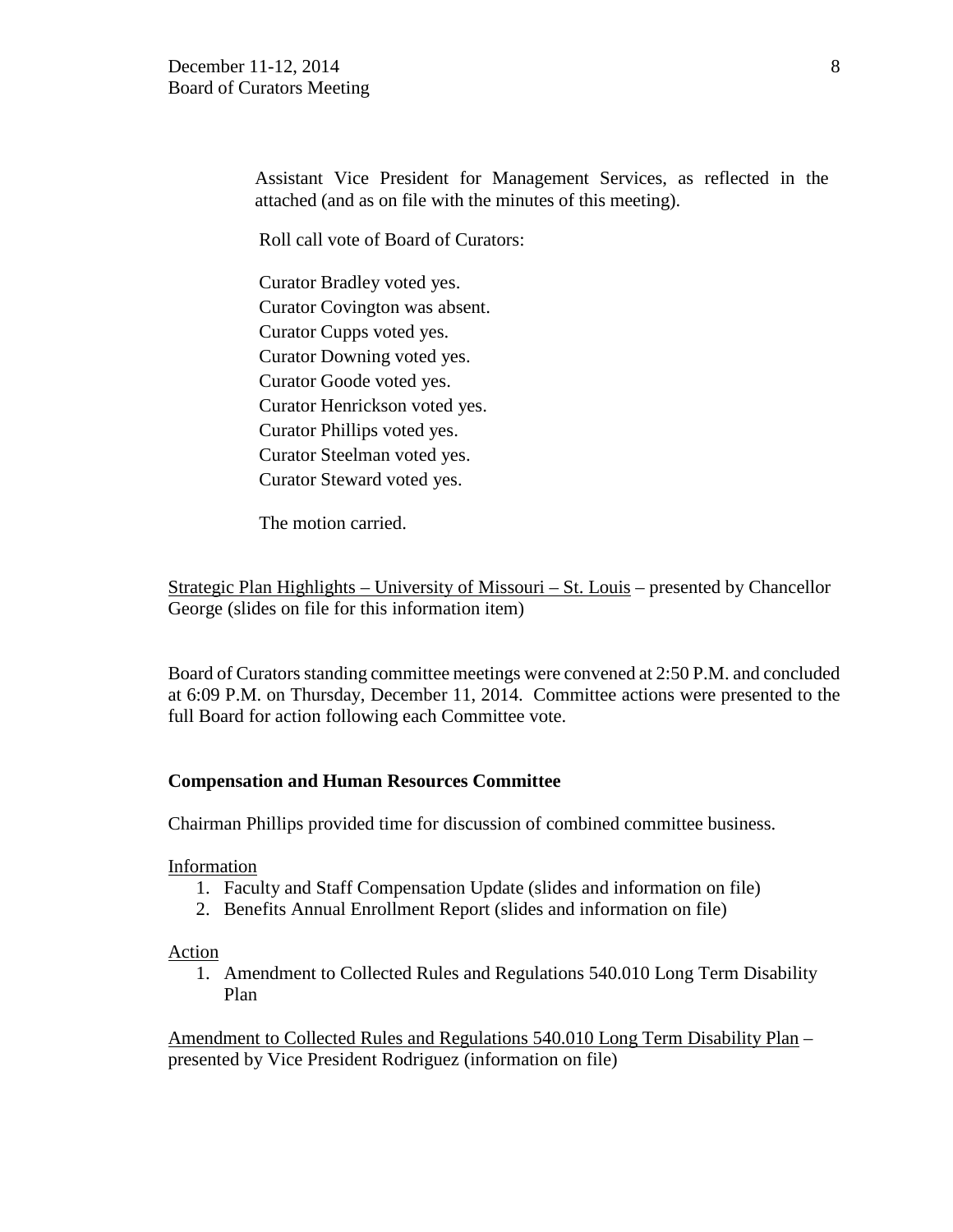It was recommended by Vice President Rodriguez, endorsed by President Wolfe,

recommended by the Compensation and Human Resources Committee, moved by Curator

Phillips and seconded by Curator Steward, that the following action be approved:

that Collected Rules and Regulations 540.010 Long Term Disability Plan be amended to allow Metropolitan Life Insurance Company to fully guarantee and administer coverage under the Long Term Disability Plan effective January 1, 2015. At that time, the terms of such insurance policy will supersede and replace the terms of the Long Term Disability Plan contained in the Collected Rules and Regulations 540.010.

Roll call vote of Board of Curators:

Curator Bradley voted yes. Curator Covington was absent. Curator Cupps voted yes. Curator Downing voted yes. Curator Goode voted yes. Curator Henrickson voted yes. Curator Phillips voted yes. Curator Steelman voted yes. Curator Steward voted yes.

The motion carried.

### **Academic, Student and External Affairs Committee**

Chairman Steward provided time for discussion of committee business.

### Information

- 1. Research and Economic Development Annual Report (handout on file)
- 2. University Relations Report (slides on file)

### Action

- 1. New Degree Program Bachelors in Digital Storytelling, MU
- 2. New Degree Program Masters in Dietetics, MU

New Degree Program – Bachelors in Digital Storytelling, MU – presented by Executive Vice President Foley (information on file)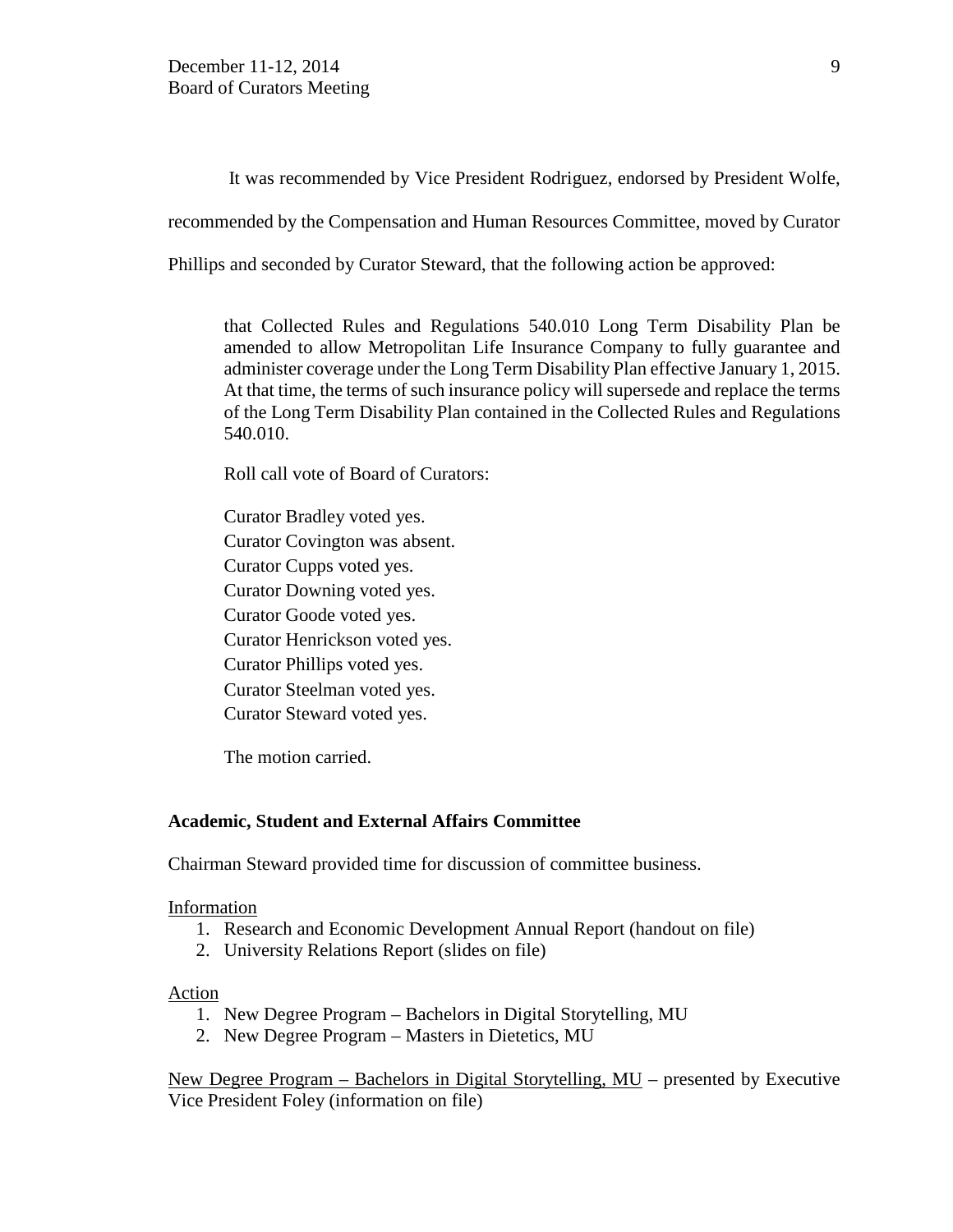It was recommended by Executive Vice President Henry C. Foley, endorsed by President Timothy M. Wolfe, recommended by the Academic, Student and External Affairs Committee, moved by Curator Steward, seconded by Curator Cupps, that the following action by approved:

that the University of Missouri-Columbia be authorized to submit the attached proposal for a Bachelor of Art in Digital Storytelling to the Coordinating Board for Higher Education for approval (as on file with the minutes of this meeting).

Roll call vote of Board:

Curator Bradley voted yes. Curator Covington was absent. Curator Cupps voted yes. Curator Downing voted yes. Curator Goode voted yes. Curator Henrickson voted yes. Curator Phillips voted yes. Curator Steelman voted yes. Curator Steward voted yes.

The motion carried.

New Degree Program – Masters in Dietetics, MU – presented by Executive Vice President Foley (information on file)

It was recommended by Executive Vice President Henry C. Foley, endorsed by President Timothy M. Wolfe, recommended by the Academic, Student and External Affairs Committee, moved by Curator Steward, seconded by Curator Goode, that the following action by approved: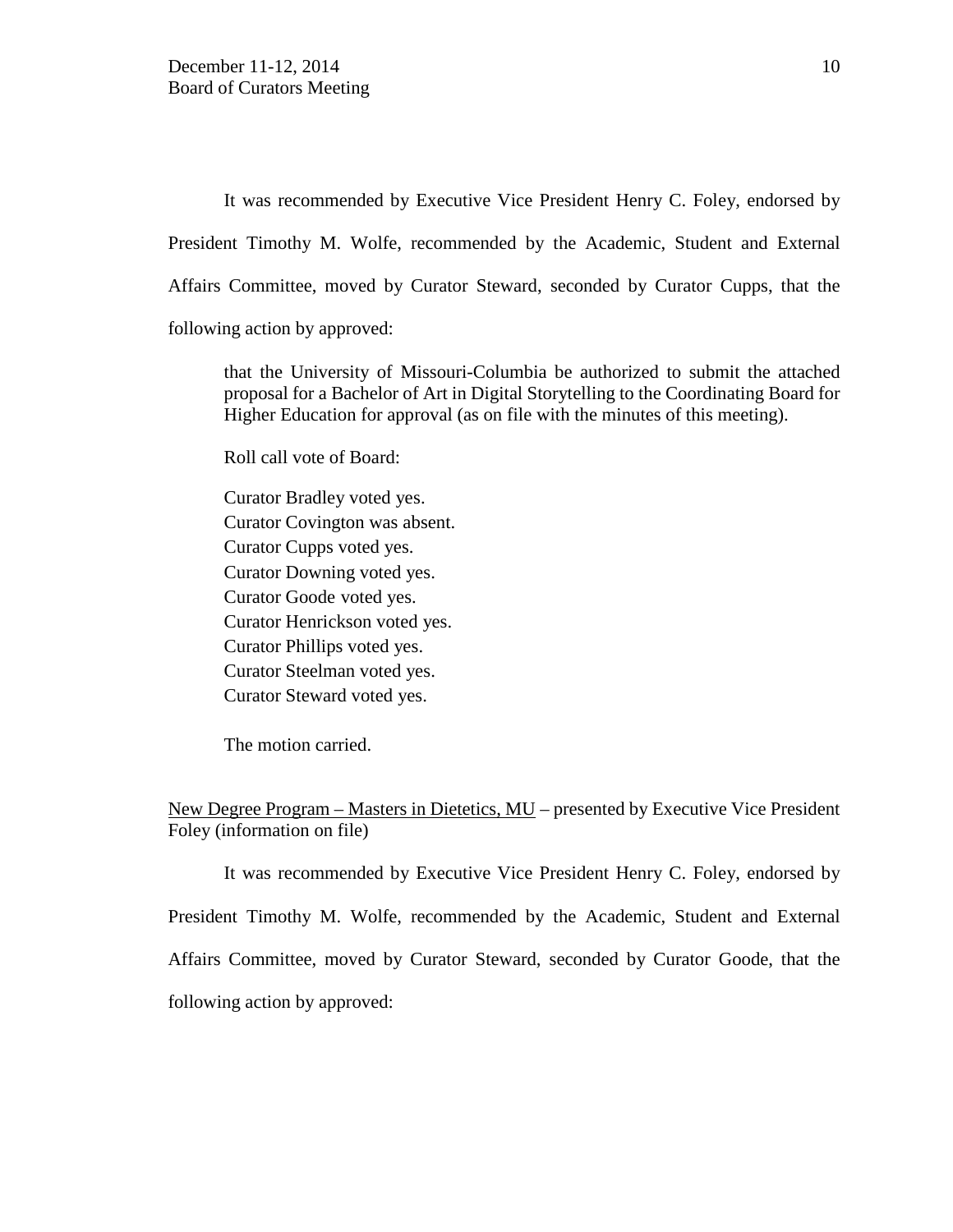that the University of Missouri-Columbia be authorized to submit the attached proposal for a Master of Science in Dietetics to the Coordinating Board for Higher Education for approval (and as on file with the minutes of this meeting).

Roll call vote of Board:

Curator Bradley was absent for vote. Curator Covington was absent.

Curator Cupps voted yes. Curator Downing voted yes.

Curator Goode voted yes.

Curator Henrickson voted yes.

Curator Phillips voted yes.

Curator Steelman voted yes.

Curator Steward voted yes.

The motion carried.

# **Finance Committee**

Chairwoman Covington was absent for this meeting; therefore, Curator Cupps presided over the meeting in her absence. Curator Cupps provided time for discussion of committee business.

# Information

- 1. Fiscal Year 2014 Efficiencies and Effectiveness Report, UM (information and slides on file)
- 2. Preliminary Fiscal Year 2016 Tuition and Fees, UM (information and slides on file)
- 3. Maintenance and Repair Update, UM (information and slides on file)
- 4. Project Design, Dobbs Group Replacement Project Phase One, MU (information on file)

# Action

- 1. Project Approval, Lafferre Hall 1935/44 Renovation and Repair, MU
- 2. Revised Project Approval, Missouri Orthopaedic Institute Addition and Renovation, MU

Project Approval, Lafferre Hall – 1935/44 Renovation and Repair, MU – presented by Vice President Burnett (information on file)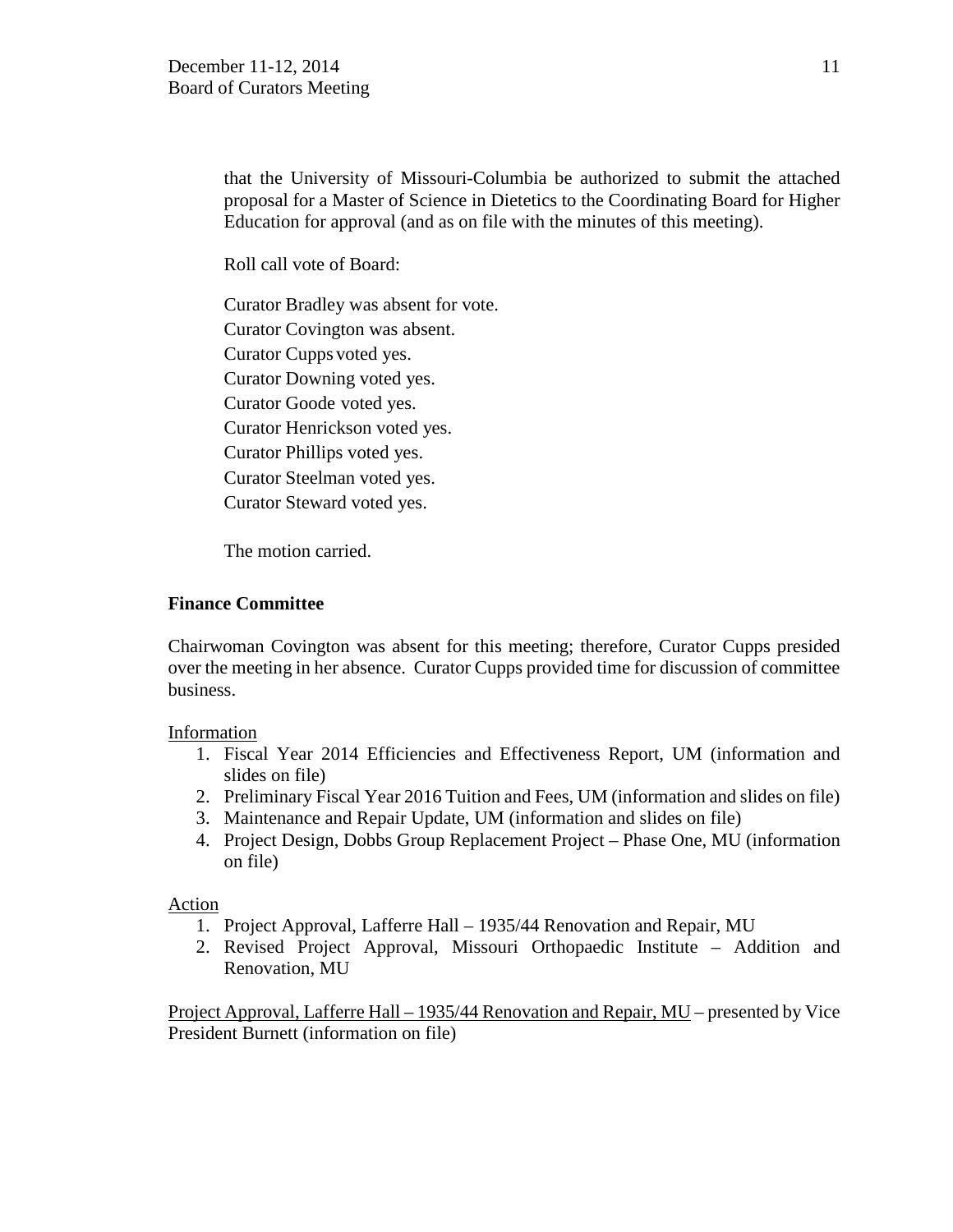It was recommended by Chancellor Loftin, endorsed by President Wolfe, recommended by the Finance Committee, moved by Curator Cupps and seconded by Curator Phillips, that the following action be approved:

> the project approval for the Lafferre Hall – 1935/44 Renovation and Repair project for the University of Missouri-Columbia.

| Funding of the project budget is from: |              |
|----------------------------------------|--------------|
| <b>State Appropriations</b>            | \$38,500,000 |
| <b>Private Gifts</b>                   | 6,175,000    |
| <b>Total Funding</b>                   | \$44,675,000 |
| Roll call vote Full Board:             |              |
| Curator Bradley voted yes.             |              |
| Curator Covington was absent.          |              |
| Curator Cupps voted yes.               |              |
| Curator Downing voted yes.             |              |
| Curator Goode voted yes.               |              |
| Curator Henrickson voted yes.          |              |
| Curator Phillips voted yes.            |              |
| Curator Steelman voted yes.            |              |
| Curator Steward voted yes.             |              |
|                                        |              |

The motion carried.

Revised Project Approval, Missouri Orthopaedic Institute – Addition and Renovation, MU – presented by Vice President Burnett (ifnormation on file)

It was recommended by Chancellor Loftin, endorsed by President Wolfe, recommended by the Finance Committee, moved by Curator Cupps, and seconded by Curator Goode, that the following action be approved:

that the previously approved project budget for the Missouri Orthopaedic Institute Addition and Renovation be increased from \$35,000,000 to \$41,000,000 and to fund the \$6,000,000 increase from a gift of \$3,000,000 and the remaining \$3,000,000 from either matching funds of \$3,000,000 from the Higher Education Capital Fund or from MU Department of Orthopaedics Reserves (School of Medicine), for University of Missouri Health Care.

Funding of the project budget is from: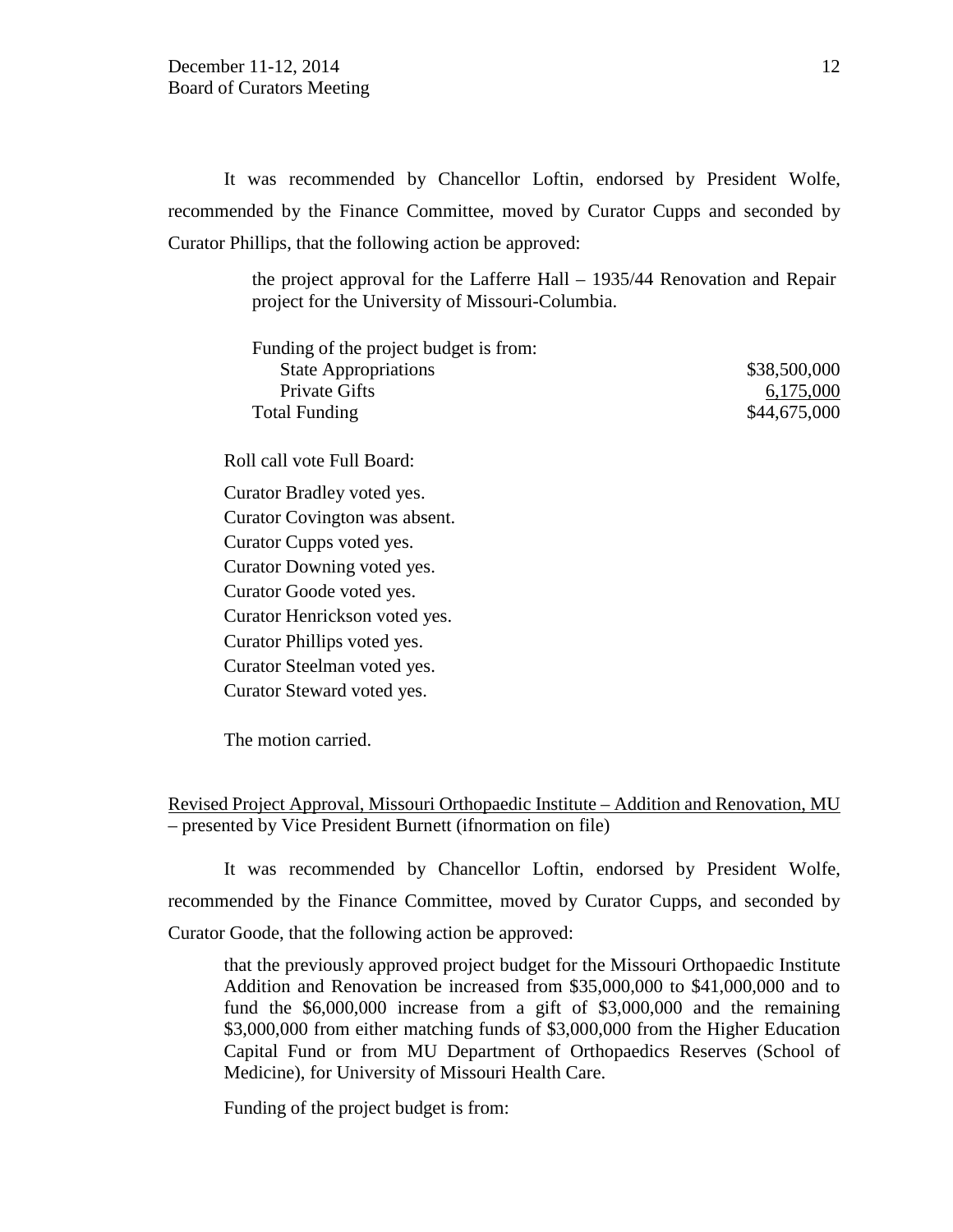| <b>MU Health Care Revenue Bonds</b>                  | \$30,000,000 |
|------------------------------------------------------|--------------|
| <b>MU Health Care Reserve Funds</b>                  | 5,000,000    |
| <b>Private Gifts</b>                                 | 3,000,000    |
| Higher Education Capital Funding or MU Department of |              |
| Orthopaedics Reserves (School of Medicine)           | 3,000,000    |
| <b>Total Funding</b>                                 | \$41,000,000 |

Roll call vote Full Board:

Curator Bradley voted yes. Curator Covington was absent. Curator Cupps voted yes. Curator Downing voted yes. Curator Goode voted yes. Curator Henrickson voted yes. Curator Phillips voted yes. Curator Steelman voted yes. Curator Steward voted yes.

The motion carried.

# **Audit Committee**

Chairwoman Henrickson provided time for discussion of committee business.

# Information

1. Fiscal Year 2014 External Auditors Report, UM – presented by Susan Eickhoff of KPMG (information and slides on file)

# **Governance, Resources and Planning Committee**

Chairman Goode provided time for discussion of committee business.

# Information

- 1. Review of New Curator Orientation Plan (information on file)
- 2. Preservation of Red Campus on the MU Campus (information and slides on file)

The public session of the Board of Curators meeting recessed at 6:10 P.M.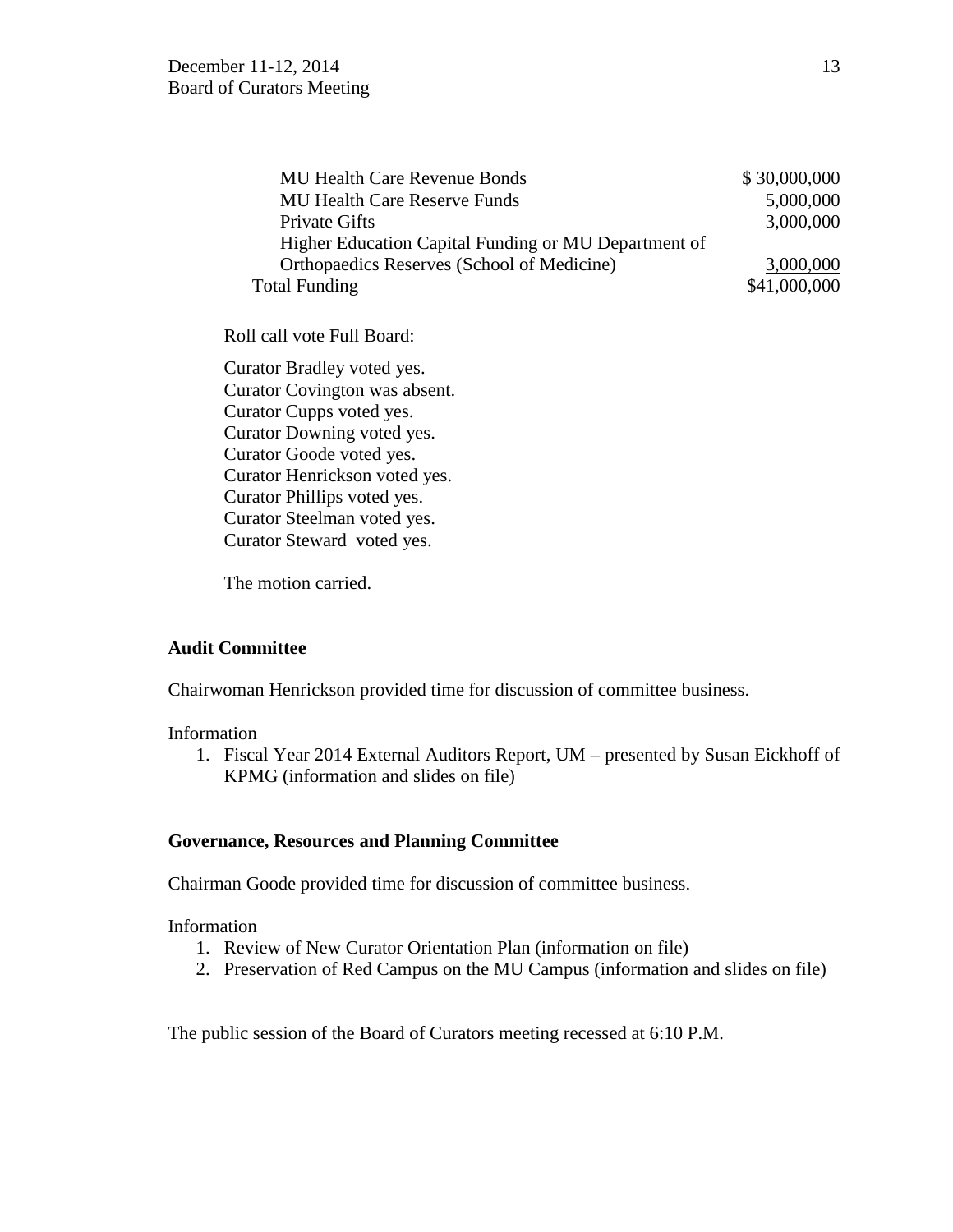**Reception and Dinner for the Board of Curators, President and General Officers (By Invitation)**  $6:30 - 8:30$  P.M. Thursday, December 11, 2014 Hosted by Chancellor Thomas F. George Location: Lee Theater, Blanche Touhill Performing Arts Center, One University Boulevard, St. Louis, Missouri

#### **BOARD OF CURATORS MEETING – PUBLIC SESSION**

**UMSL Faculty Senate Breakfast with the Board of Curators**  $8:00 - 8:45$  A.M. Friday, December 12, 2014 Topic: UMSL SUCCEED Program Location: Century Room C, Millennium Student Center

A meeting of the University of Missouri Board of Curators reconvened in public session at 9:00 A.M., on Friday, December 12, 2014, in Century Rooms A&B of the Millennium Student Center on the University of Missouri-St. Louis campus, St. Louis, Missouri, pursuant to public notice given of said meeting. Curator Don Downing, Chairman of the Board of Curators, presided over the meeting.

#### Present

The Honorable David R. Bradley The Honorable Donald L. Cupps The Honorable Don M. Downing The Honorable Wayne Goode The Honorable Pamela Q. Henrickson The Honorable John R. Phillips The Honorable David L. Steelman

The Honorable Ann K. Covington and David L. Steward was absent.

Also Present Mr. Timothy M. Wolfe, President Mr. Stephen J. Owens, General Counsel Ms. Cindy S. Harmon, Secretary of the Board of Curators Miss Tracy H. Mulderig, Student Representative to the Board of Curators Dr. Gary K. Allen, Vice President for Information Technology Dr. Brian D. Burnett, Vice President for Finance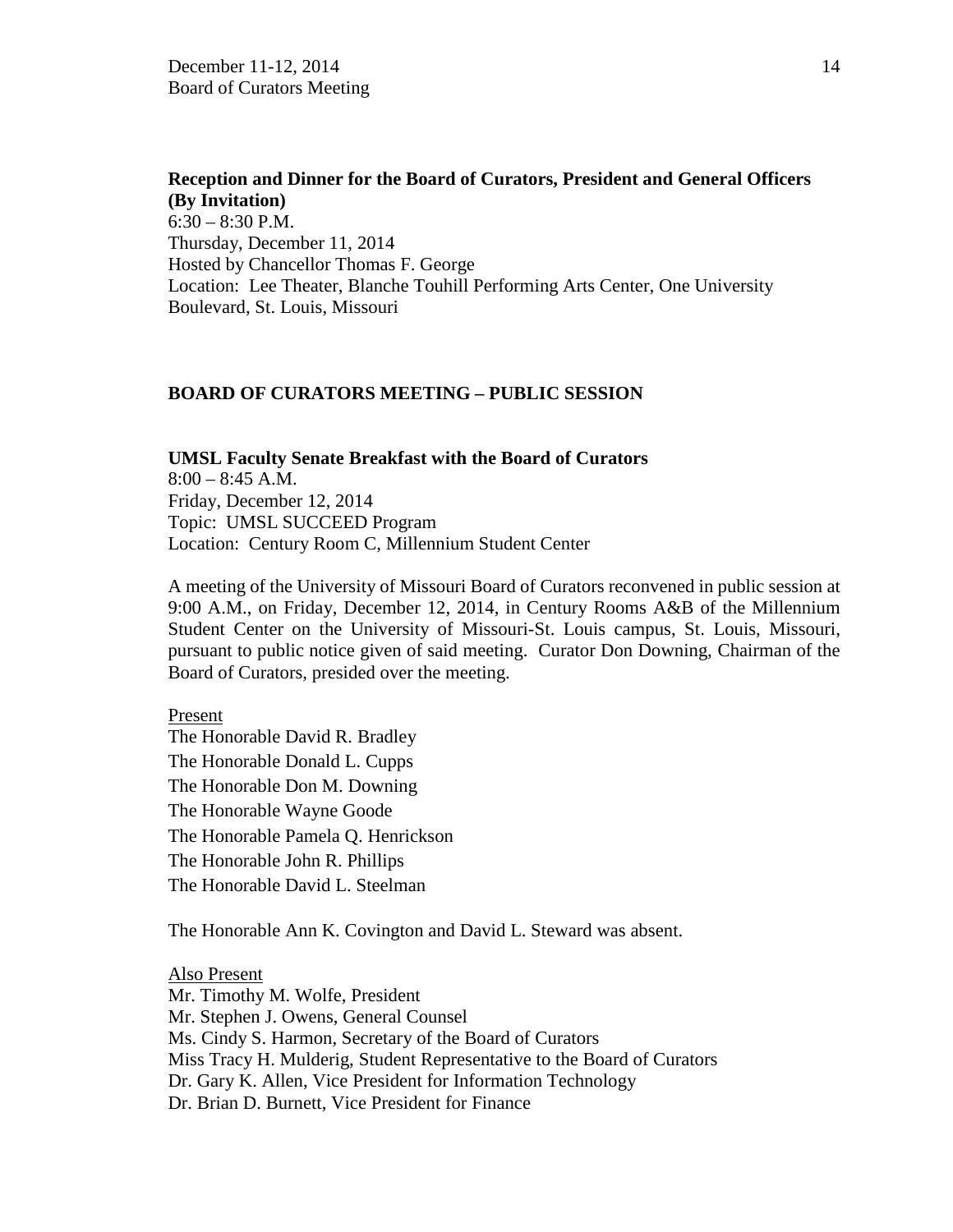Dr. Henry "Hank" Foley, Executive Vice President of Academic Affairs Dr. Thomas F. George, Chancellor for University of Missouri-St. Louis Mr. Stephen C. Knorr, Vice President for University Relations Dr. R. Bowen Loftin, Chancellor for University of Missouri-Columbia Mr. Leo E. Morton, Chancellor for University of Missouri-Kansas City Dr. Betsy Rodriguez, Vice President for Human Resources Dr. Cheryl B. Schrader, Chancellor for Missouri University of Science and Technology Ms. Zora Z. Mulligan, Chief of Staff, UM System Mr. John Fougere, Chief Communications Officer, UM System Media representatives

# **General Business**

University of Missouri System President's Report – presented by President Wolfe (slides on file)

### **Consent Agenda**

It was endorsed by President Wolfe, moved by Curator Cupps and seconded by

Curator Phillips, that the following items be approved by consent agenda:

### **Consent Agenda**

- 1. Security Resolution, 2014
- 2. Approval of Spinal Cord Injuries and Congenital or Acquired Disease Processes Research Program Proposals

Roll call vote of the full Board:

Curator Bradley voted yes. Curator Covington was absent. Curator Cupps voted yes. Curator Downing voted yes. Curator Goode voted yes. Curator Henrickson voted yes. Curator Phillips voted yes. Curator Steelman voted yes. Curator Steward was absent. The motion carried.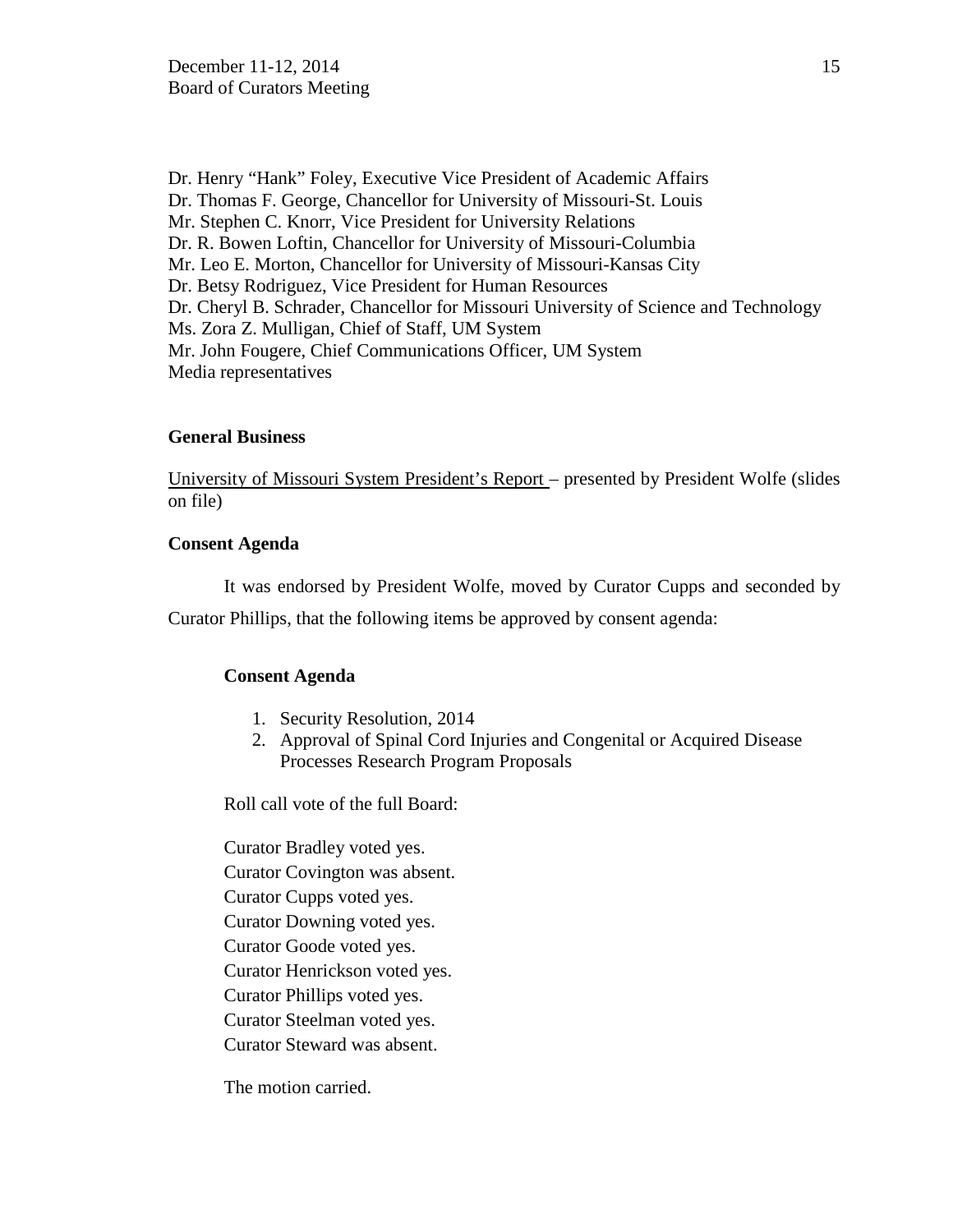1. Security Resolution, 2014 –

### Resolution

The Curators of the University of Missouri agree that the following individuals occupying the designated offices shall constitute a Security Executive Committee with full authority and responsibility for the negotiation, execution and administration of Department of Defense, or User Agency classified contracts as described in DoD 5520.22-M, "National Industrial Security Program":

President, University of Missouri System, Timothy M. Wolfe Chancellor, University of Missouri, R. Bowen Loftin, Ph.D. Executive Vice President for Academic Affairs, Henry C. Foley, Ph.D. Facility Security Officer, University of Missouri System and University of Missouri-Columbia, Leon M. Hoffsette

The members of this Security Executive Committee have been processed for a personnel security clearance for access to classified information to the level of the facility security clearance granted to this institution, as provided for under the aforementioned security program.

The said Security Executive Committee is hereby delegated all of the Board's duties and responsibilities pertaining to the protection of classified information under classified contracts of the Department of Defense or User Agencies awarded to the Curators of the University of Missouri.

The following officers and members of the University of Missouri Board of Curators shall not be required, shall not have, and can be effectively excluded from access to all classified information in the possession of the Curators of the University of Missouri, and do not occupy positions that would enable them to affect adversely the policies and practices of the Curators of the University of Missouri in the performance of classified contracts for the Department of Defense, other government agencies or cleared companies awarded to the Curators of the University of Missouri, and need not be processed for a personnel security clearance:

All nine members of the Board of Curators: [David R. Bradley](http://www.umsystem.edu/curators/members/bradleyd) Ann K. Covington [Donald L. Cupps](http://www.umsystem.edu/curators/members/cuppsd) [Don M. Downing](http://www.umsystem.edu/curators/members/downingd) [Wayne Goode](http://www.umsystem.edu/curators/members/goodew) Pamela Q. Henrickson John R. Phillips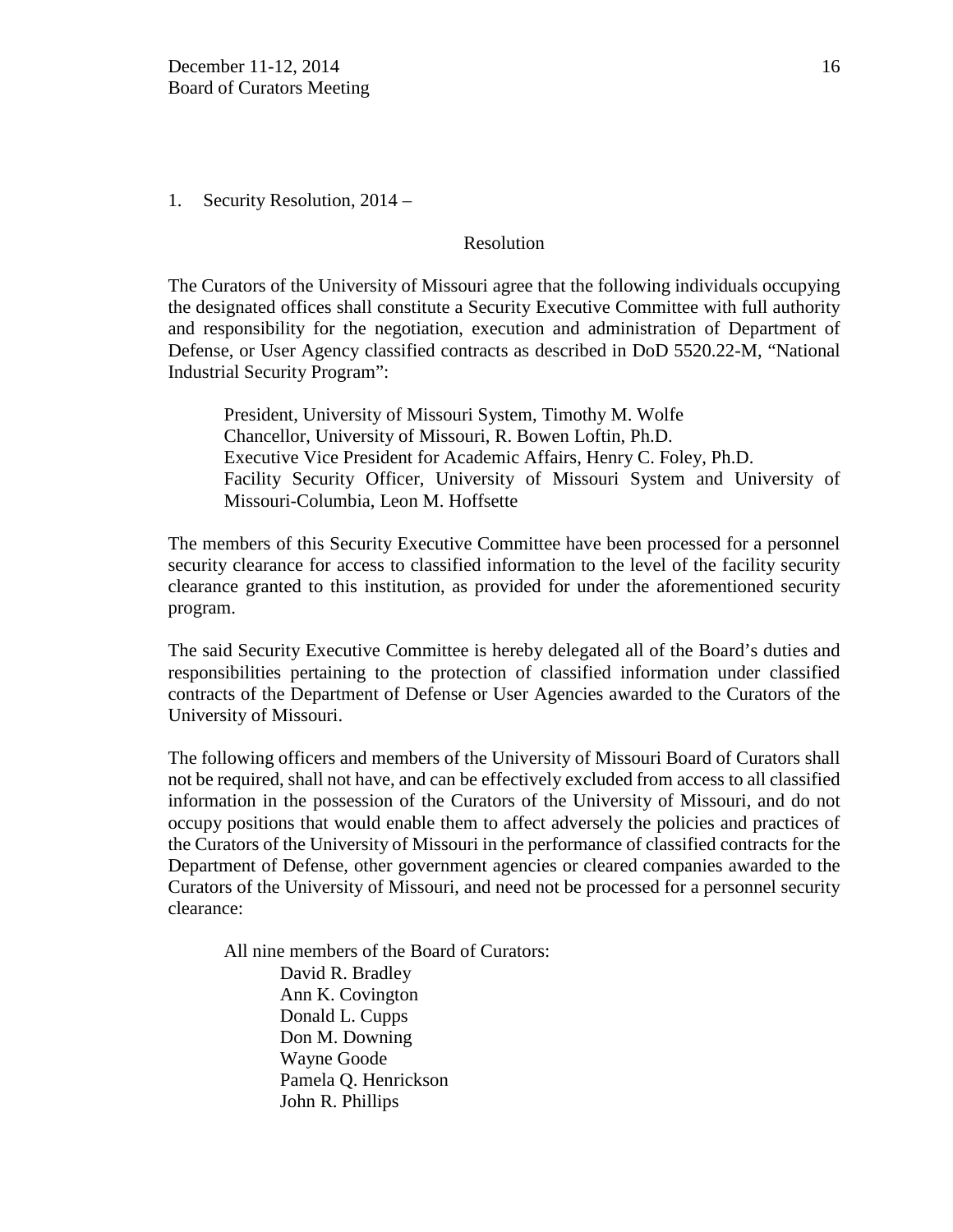David L. Steelman [David L. Steward](http://www.umsystem.edu/curators/members/stewardd)

General Counsel Stephen J. Owens Vice President for Finance and CFO, Brian D. Burnett Vice President for Information Technology, Gary K. Allen, DVM, Ph.D. Vice President for Human Resources, Elizabeth A. Rodriguez, Ph.D. Vice President for University Relations, Stephen C. Knorr Chancellor, University of Missouri-Kansas City, Leo E. Morton Chancellor, University of Missouri-St. Louis, Thomas F. George, Ph.D. Chancellor, Missouri University of Science and Technology, Cheryl B. Schrader, Ph.D. Chief of Staff, Zora Z. Mulligan

2. Approval, Spinal Cord Injuries and Congenital or Acquired Disease Processes Research Program Proposals

# Proposal Recommended For Funding 2014

I. The use of platelet-rich plasma derived scaffolds to treat chronic pressure ulcers

> Scott A. Sell Assistant Professor Saint Louis University

> > Total funding recommended \$250,000

### **General Business**

Board Chairman's Report – presented by Chairman Downing (slides on file)

Chairman Downing presented an overview of his term as a Curator and his theme as Chairman, alternative sources of revenue.

# Resolution for Retiring Curator, David R. Bradley –

It was endorsed by President Wolfe, recommended by Chairman Downing, moved

by Curator Cupps and seconded by Curator Steelman, that the following resolution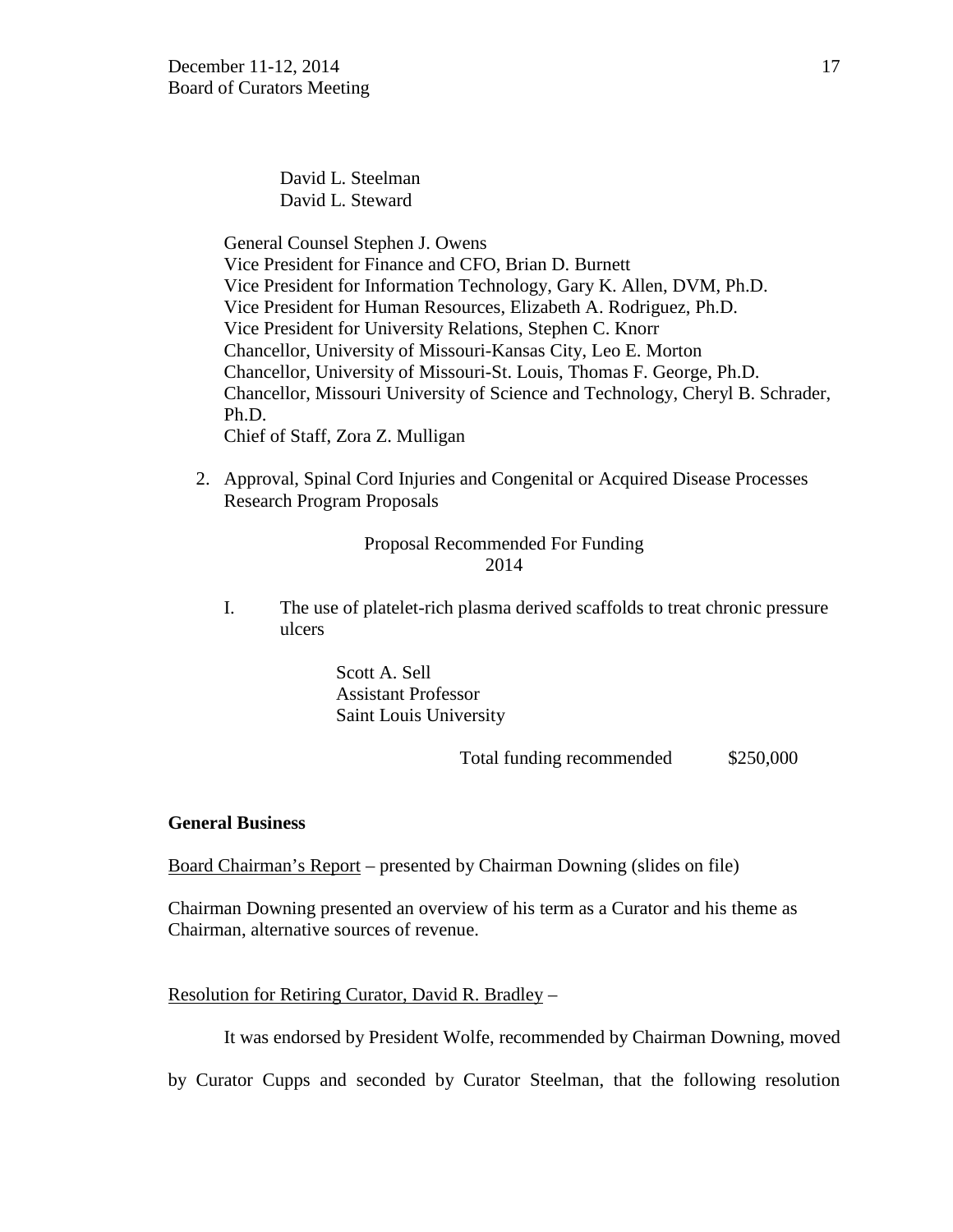recognizing the dedicated service of David R. Bradley to the Board of Curators be approved:

### **RESOLUTION**

**WHEREAS**, David R. Bradley has served the people of Missouri with distinction as a member of the University of Missouri Board of Curators since July 7, 2009; and

**WHEREAS**, during his term of service, Curator Bradley served on the Academic, Student and External Affairs; Compensation and Human Resources; Finance; Governance, Resources and Planning; and Executive Committees; and as Chairman of the Compensation and Human Resources; Executive; Finance; and Governance, Resources and Planning Committees; and

**WHEREAS**, Curator Bradley was Vice Chairman of the Board during 2011, and was elected to serve as Chairman of the Board of Curators from January 1 to December 31, 2012; and

**WHEREAS**, during his leadership as Chairman of the Board, Curator Bradley was an advocate of the service the university delivers statewide, and he promoted the implementation of electronic board meeting materials for increased efficiencies; and

**WHEREAS**, during his service on the Board, Curator Bradley was an active and enthusiastic spokesman for transparency and openness in public higher education, and understood the importance of giving faculty, students, staff and the public the opportunity to share their opinions with the Board, and for the Board to share information with them; and

**WHEREAS**, Curator Bradley was a proponent for the responsible use of resources for new construction, maintenance and repair of buildings and increased efficiencies throughout the system, and he served on the search committee for the 23rd President of the University of Missouri System; and

**WHEREAS**, Curator Bradley has freely given his considerable journalistic and business expertise for the greater good of the university; and

**WHEREAS***,* although his heart is in St. Joseph as the CEO of the News-Press & Gazette Company, Curator Bradley served as a knowledgeable and enthusiastic emissary for the entire University of Missouri System; and

**WHEREAS**, Curator Bradley is a person of high moral standards and a true professional. His contributions to the Board of Curators will have a lasting influence on the future of the University of Missouri System; and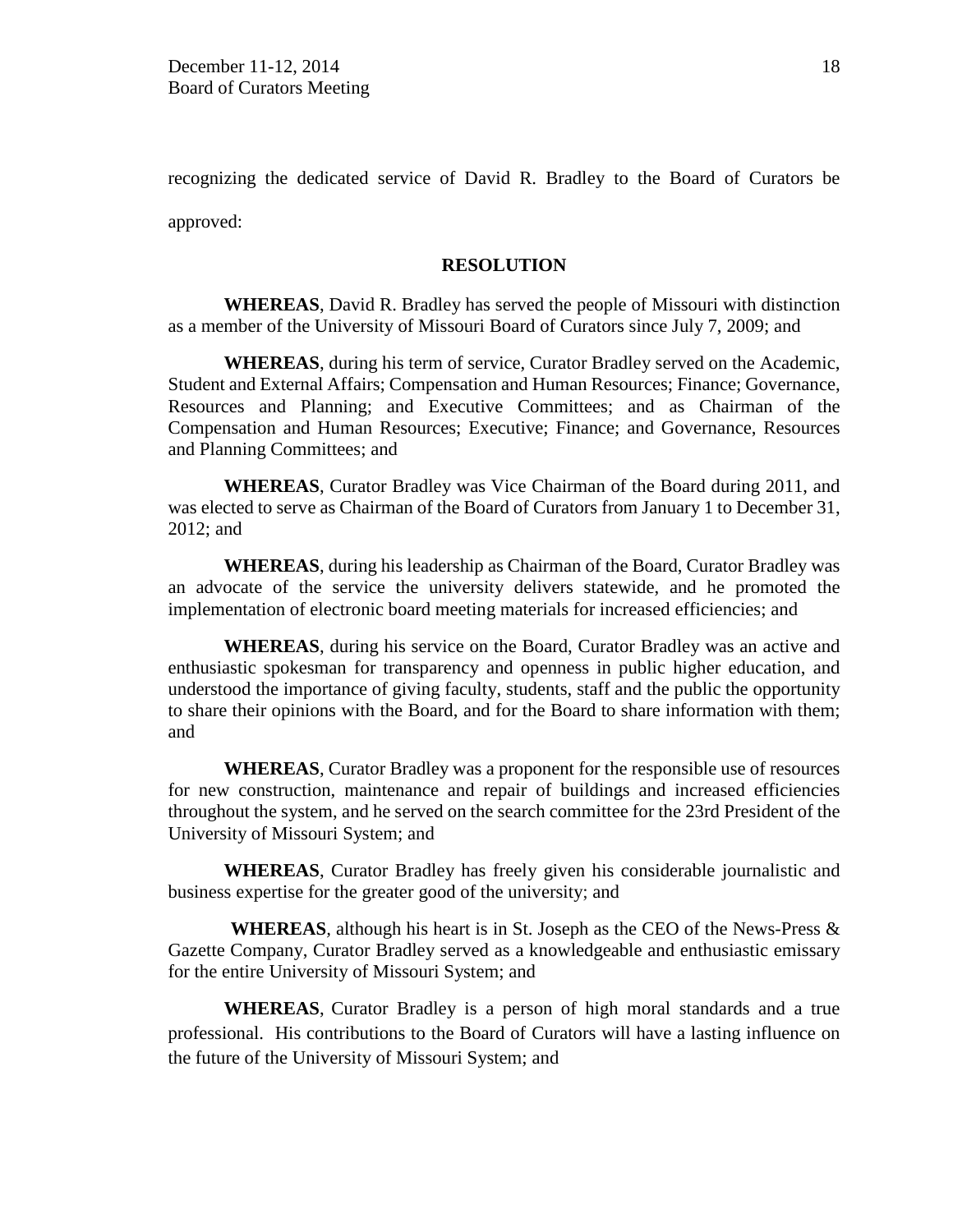**WHEREAS***,* Curator Bradley balanced a successful business enterprise with the business of the Board of Curators. He and his wife, Suzanne, were wonderful advocates of the university and great hosts for System events:

**NOW, THEREFORE, BE IT RESOLVED,** that the Board of Curators, on behalf of the students, faculty, staff and alumni of the University of Missouri System, and on behalf of the citizens of the State of Missouri, does hereby adopt this resolution in sincere appreciation of the dedicated and devoted leadership of David R. Bradley;

**AND ALSO,** that his future relations with the University of Missouri System be formally recognized by bestowing the title of "Curator Emeritus" upon David R. Bradley; and

**BE IT FURTHER RESOLVED,** that the Secretary of the Board of Curators cause this resolution to be spread upon the minutes of this meeting and that a duly inscribed copy thereof be furnished to David R. Bradley.

Roll call vote:

Curator Bradley abstained. Curator Covington was absent. Curator Cupps voted yes. Curator Downing voted yes. Curator Goode voted yes. Curator Henrickson voted yes. Curator Phillips voted yes. Curator Steelman voted yes. Curator Steward was absent.

The motion carried.

# Resolution for Retiring Curator, Wayne Goode –

It was endorsed by President Wolfe, recommended by Chairman Downing, moved by Curator Steelman and seconded by Curator Cupps, that the following resolution recognizing the dedicated service of Wayne Goode to the Board of Curators be approved:

# **RESOLUTION**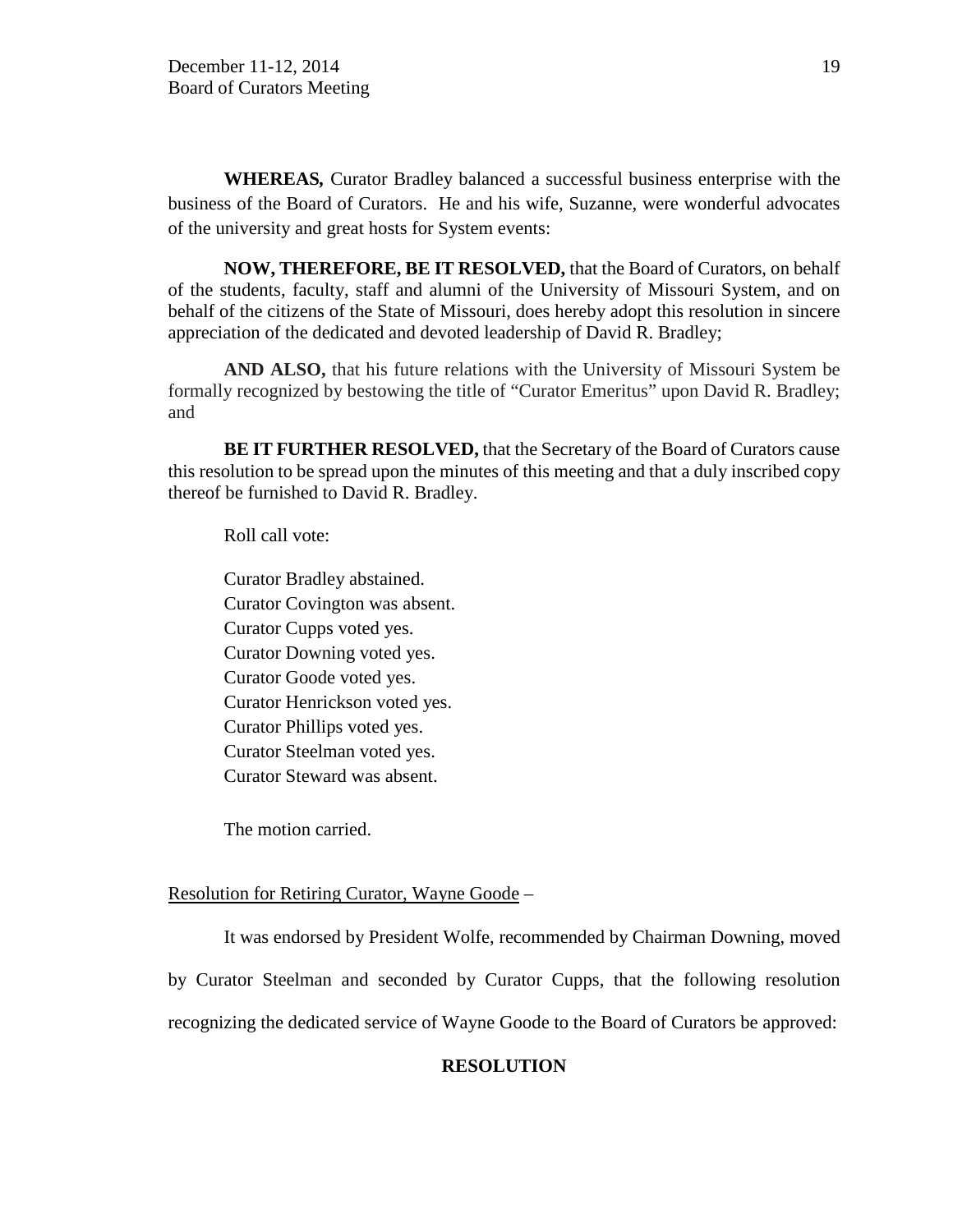**WHEREAS**, Wayne Goode has served the people of Missouri with distinction as a member of the University of Missouri Board of Curators since July 7, 2009; and

**WHEREAS**, during his term of service, Curator Goode served on the Academic, Student and External Affairs; Audit; Compensation and Human Resources; Executive; Finance; and Governance, Resources and Planning Committees; and

**WHEREAS**, Curator Goode also served as Chairman of the Audit Committee in 2011, and as Chairman of the Governance, Resources and Planning Committee in 2014; and

**WHEREAS**, during 2012, Curator Goode was named Vice Chairman of the Board of Curators and was elected to be Chairman of the Board of Curators from January 1, 2013 to December 31, 2013; and

**WHEREAS**, while serving as Chairman of the Board, Curator Goode was an active proponent for increased research, intellectual property, and efficient processes across the University of Missouri System; and

**WHEREAS**, during his service on the Board, Curator Goode advocated for the proper maintenance of the Collected Rules and Regulations and the appropriate delegation of authority. He also participated in the search for the 23rd president of the University of Missouri System; and

**WHEREAS**, the citizens of Missouri have benefitted not only from his service as a member of the Board of Curators, but also from his term in the Missouri legislature. In January 1963, Representative Wayne Goode introduced House Bill 153, which would allow the Normandy School Board to sell the St. Louis Branch property to the university and saw the bill passed. Curator Goode's experience in the legislature and vast historical knowledge of the university and state was invaluable during his term as a curator; and

**WHEREAS,** the statue of Curator Goode continues to oversee the University of Missouri-St. Louis campus, and the students honor his legacy by placing t-shirts promoting various groups and causes on the statute; and

**WHEREAS**, Curator Goode has received many awards and recognitions, including the UMSL Chancellor's Medallion, presented both in 1999 and 2004, honoring those who have demonstrated exemplary leadership and dedication to the principles of higher education and have made distinguished contributions to the growth and development of the University of Missouri-St. Louis, the St. Louis community, or the greater global community; and

**WHEREAS,** Curator Goode also received an honorary Doctor of Laws from UMSL in 2006, and the UM Presidential Citation Award for outstanding alumni service; and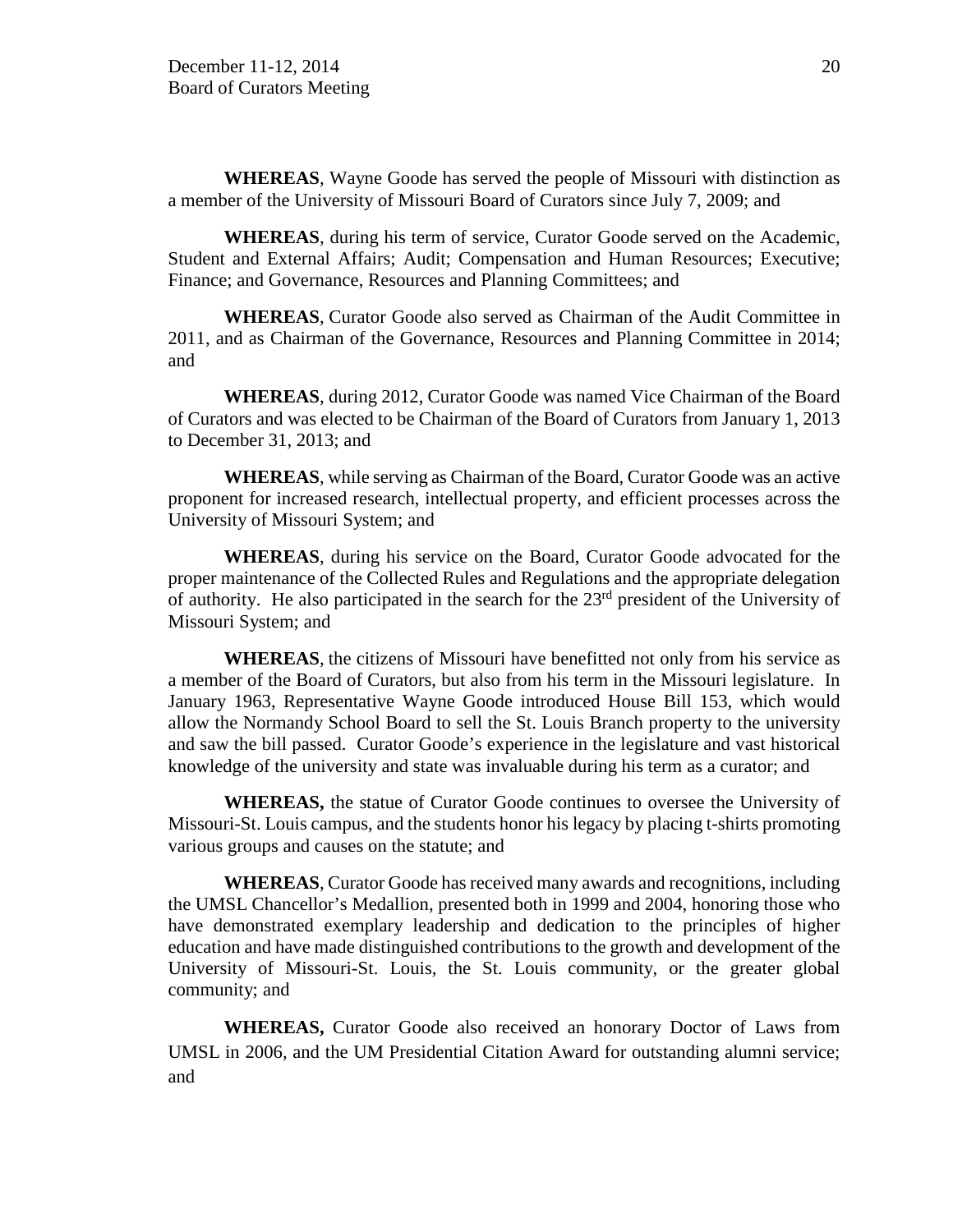**WHEREAS**, although his heart is in St. Louis, Curator Goode served as a knowledgeable and enthusiastic emissary for the entire University of Missouri System, always eager to learn more about the operations and effective governance of the university; and

**WHEREAS**, Curator Goode has sacrificed time with his wife, Jane, and family to attend to Board business. They can now enjoy many years of travel, canoe trips and great experiences with family and friends:

**NOW, THEREFORE, BE IT RESOLVED,** that the Board of Curators, on behalf of the students, faculty, staff and alumni of the University of Missouri System, and on behalf of the citizens of the state of Missouri, does hereby adopt this resolution in sincere appreciation of the dedicated and devoted leadership of Wayne Goode;

**AND ALSO**, that his future relations with the University of Missouri System be formally recognized by bestowing the title of "Curator Emeritus" upon Wayne Goode; and

**BE IT FURTHER RESOLVED,** that the Secretary of the Board of Curators cause this resolution to be spread upon the minutes of this meeting and that a duly inscribed copy thereof be furnished to Wayne Goode.

Roll call vote:

Curator Bradley voted yes. Curator Covington was absent. Curator Cupps voted yes. Curator Downing voted yes. Curator Goode abstained. Curator Henrickson voted yes. Curator Phillips voted yes. Curator Steelman voted yes. Curator Steward was absent.

The motion carried.

### Resolution for Retiring Curator, Don M. Downing –

It was endorsed by President Wolfe, moved by Curator Goode and seconded by

Curator Bradley, that the following resolution recognizing the dedicated service of Don M.

Downing to the Board of Curators be approved: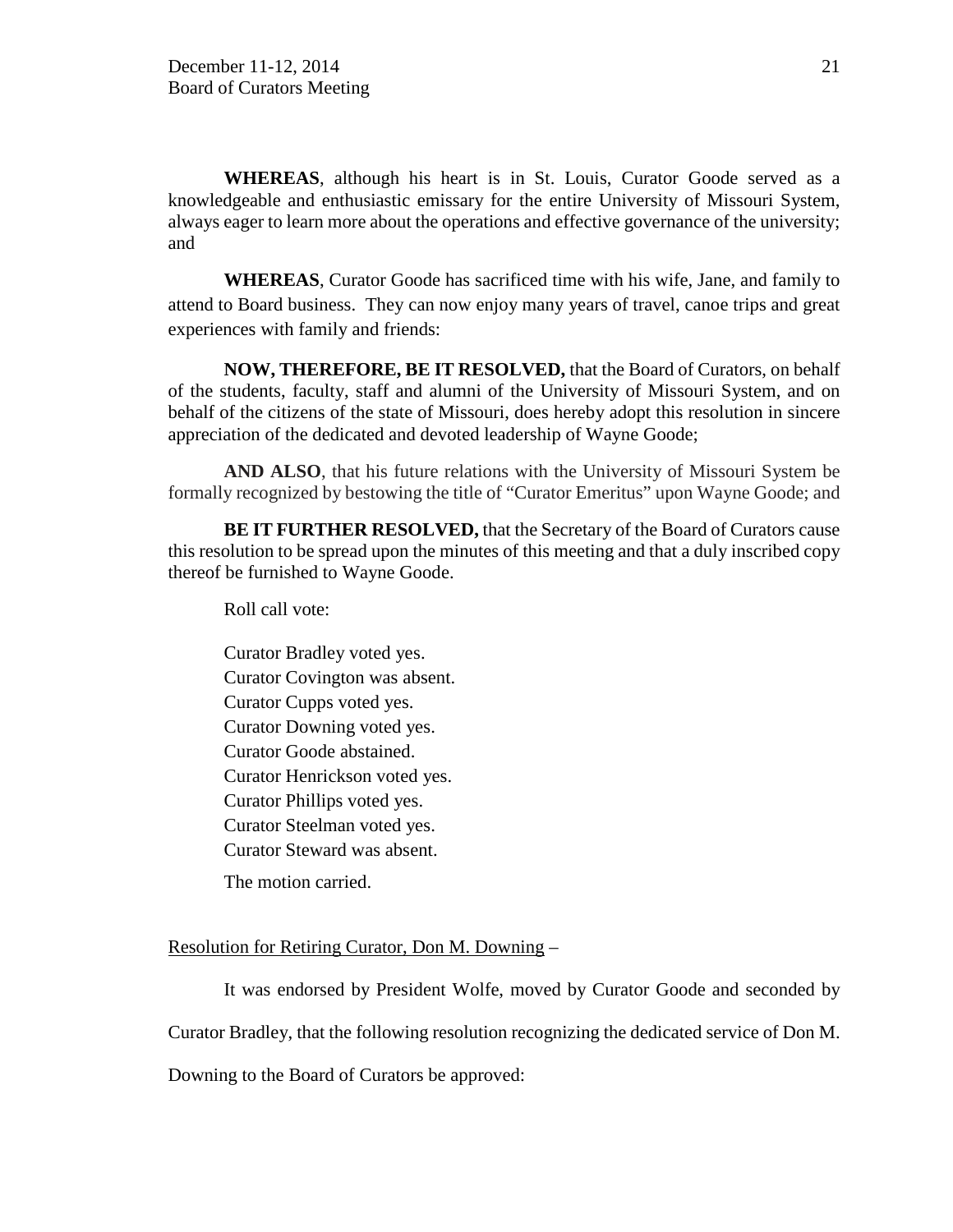### **RESOLUTION**

**WHEREAS**, Don M. Downing, has served the people of Missouri with distinction as a member of the University of Missouri Board of Curators since April 2, 2009; and

**WHEREAS**, during his term of service, Curator Downing served on the Academic, Student and External Affairs; Audit; Compensation and Human Resources; Governance, Resources and Planning; Finance; and Executive Committees, and was Chairman of the Finance Committee in 2011, 2012 and 2013; and

**WHEREAS**, during Curator Downing's tenure as Chairman of the Finance Committee, he worked diligently to educate himself and his fellow board members about the issues facing the University and led the efforts in investment and retirement plan management; and

**WHEREAS**, Curator Downing was Vice Chairman of the Board of Curators in 2013 and elected Chairman of the Board of Curators from January 1, 2014 to December 31, 2014; and

**WHEREAS**, while serving as Chairman of the Board, Curator Downing was an avid proponent for alternative sources of revenue for the University of Missouri System; and

**WHEREAS**, throughout his service*,* Curator Downing was a strong advocate for reasonable tuition practices and improving faculty salaries, and he served on the search committee to appoint the 23rd President of the University of Missouri System; and

**WHEREAS**, as an esteemed attorney, Curator Downing has received many awards and recognitions, including the Citation of Merit from the University of Missouri School of Law in 2011; and, he is giving back by leading the "25-for-25" fundraising initiative designed to assist with scholarships and faculty support for the Law School; and

**WHEREAS**, Dean of the University of Missouri School of Law, Gary Myers, stated, "I have found Don to be a great source of guidance on the changing practice of law and on the future direction of the Law School. I am grateful for his service on the Board of Curators and am proud to consider him a friend"; and

**WHEREAS**, as a knowledgeable and enthusiastic emissary for the entire University of Missouri System, and with the desire to increase his knowledge of governance, he attended the Association of Governing Board's annual Conference on Trusteeship, and accepted the AGB's invitation to serve on their Council of Board Chairs; and

**WHEREAS**, Curator Downing marched in the processional and helped officiate the inauguration of the  $22<sup>nd</sup>$  Chancellor of the University of Missouri-Columbia; and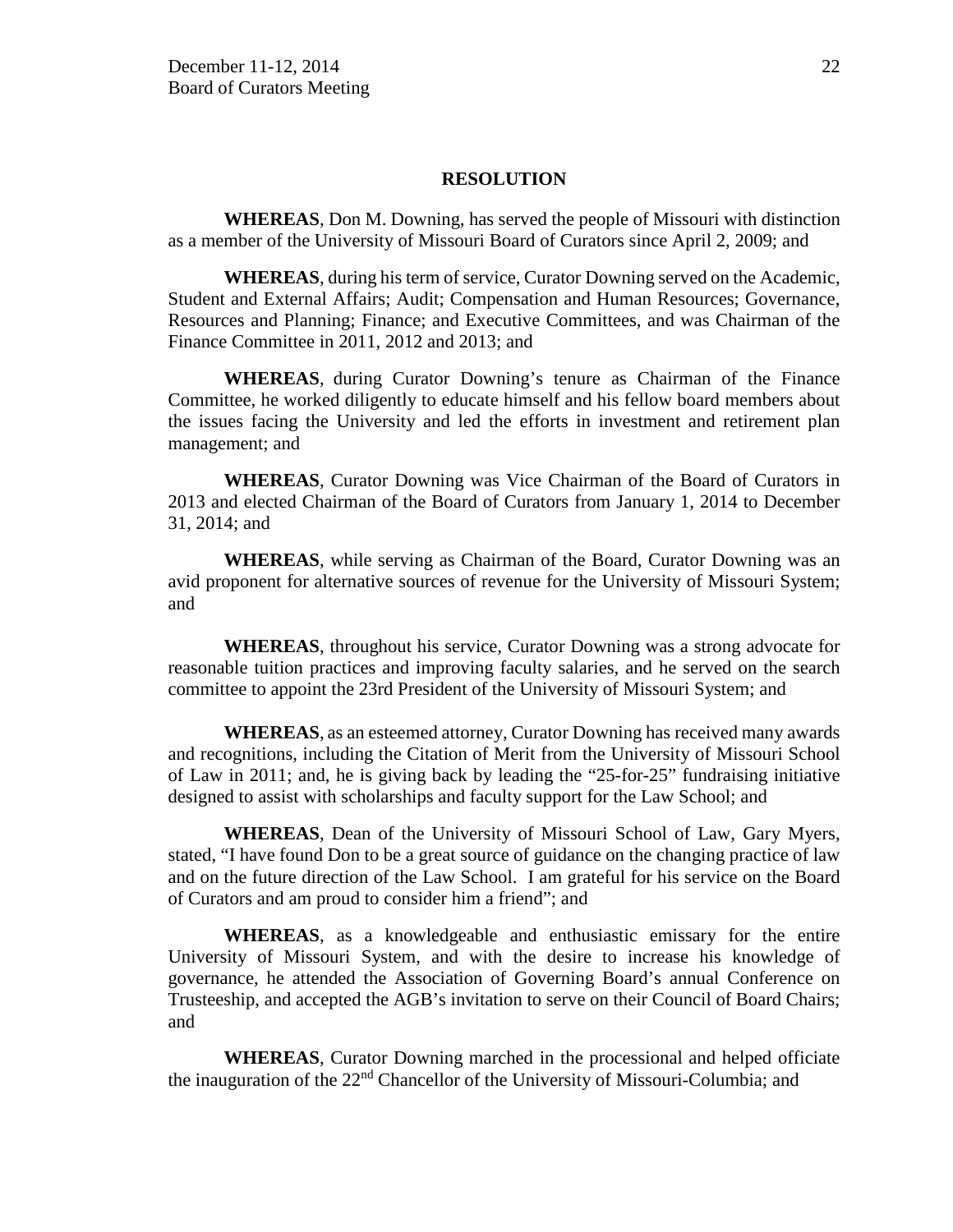**WHEREAS**, Curator Downing was crowned as the first Mizzou Homecoming King in 1977*.* He continued to support the homecoming tradition as a proud alumnus and member of the Beta Theta Pi fraternity and participated in several homecoming parades while serving on the Board; and

**WHEREAS**, Curator Downing is a person of great ethical values who is always gracious and a true professional. His contributions to the Board will have a lasting impact on the future of the University of Missouri System; and

**WHEREAS**, Curator Downing was able to balance his law practice and his work on the Board of Curators with the important role of husband to his wife, Tracy, and father to his four children:

**NOW, THEREFORE, BE IT RESOLVED**, that the Board of Curators, on behalf of the students, faculty, staff and alumni of the University of Missouri System, and on behalf of the citizens of the State of Missouri, does hereby adopt this resolution in sincere appreciation of the dedicated and devoted leadership of Don M. Downing;

**AND ALSO**, that his future relations with the University of Missouri System be formally recognized by bestowing the title of "Curator Emeritus" upon Don M. Downing; and

**BE IT FURTHER RESOLVED**, that the Secretary of the Board of Curators cause this resolution to be spread upon the minutes of this meeting and that a duly inscribed copy thereof be furnished to Don M. Downing.

Roll call vote:

Curator Bradley voted yes. Curator Covington was absent. Curator Cupps voted yes. Curator Downing abstained. Curator Goode voted yes. Curator Henrickson voted yes. Curator Phillips voted yes. Curator Steelman voted yes. Curator Steward was absent.

The motion carried.

Good and Welfare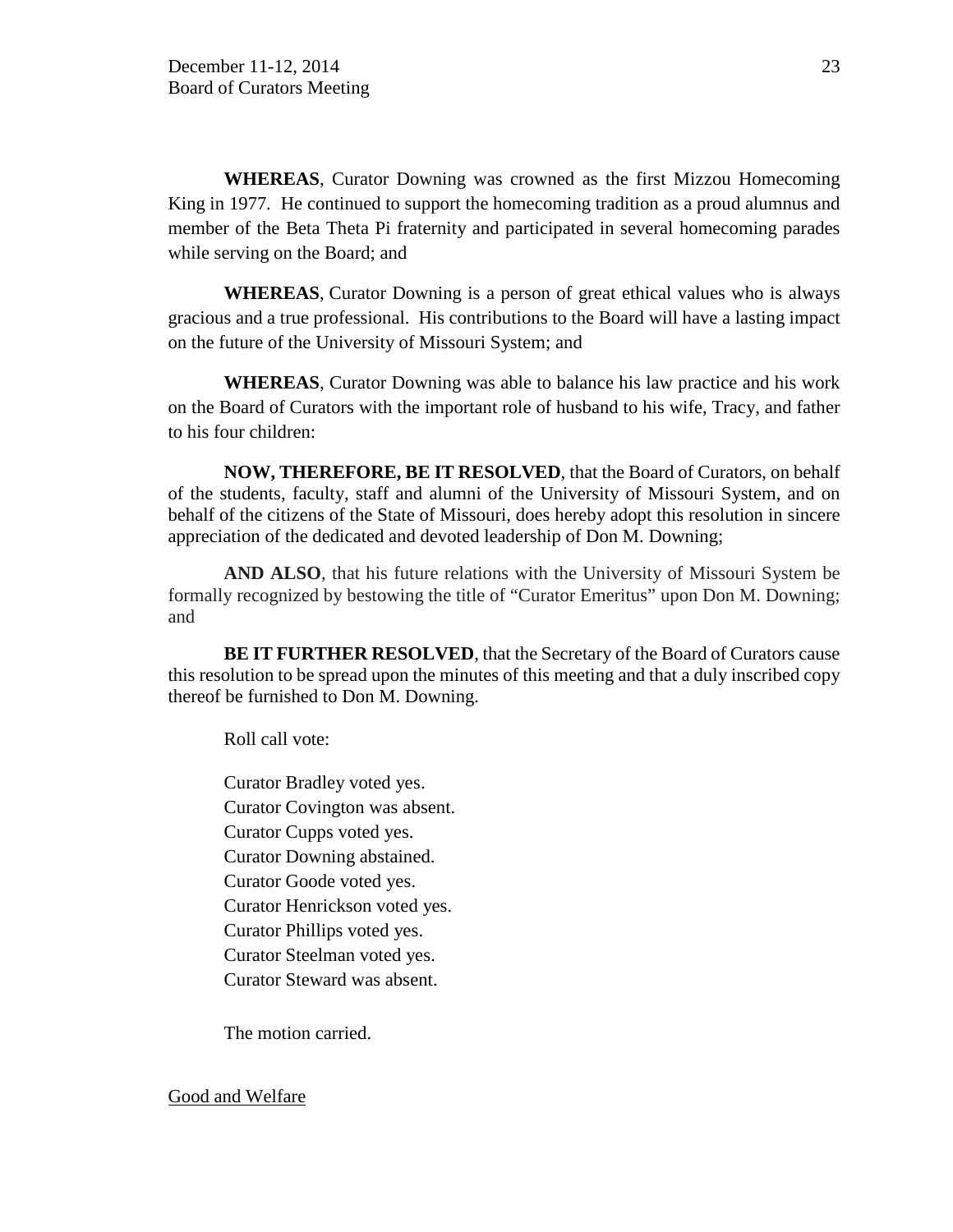Draft February 5-6, 2015 Board of Curators meeting agenda – no discussion (on file)

### Election of Board of Curators Chairperson, 2015

Upon the motion of Curator Henrickson, Curator Cupps was nominated to serve as Chairperson of the Board of Curators for the term January 1, 2015 through December 31, 2015. The nomination was seconded by Curator Phillips.

Roll call vote:

Curator Bradley voted yes. Curator Covington was absent. Curator Cupps abstained. Curator Downing voted yes. Curator Goode voted yes. Curator Henrickson voted yes. Curator Phillips voted yes. Curator Steelman voted yes. Curator Steward was absent.

The motion carried.

### Election of Board of Curators Vice Chairperson, 2015

Upon the motion of Curator Bradley, Curator Henrickson was nominated to serve as Vice Chairperson of the Board of Curators for the term January 1, 2015 through December 31, 2015. The nomination was seconded by Curator Goode.

Roll call vote:

Curator Bradley voted yes. Curator Covington was absent. Curator Cupps voted yes. Curator Downing voted yes. Curator Goode voted yes.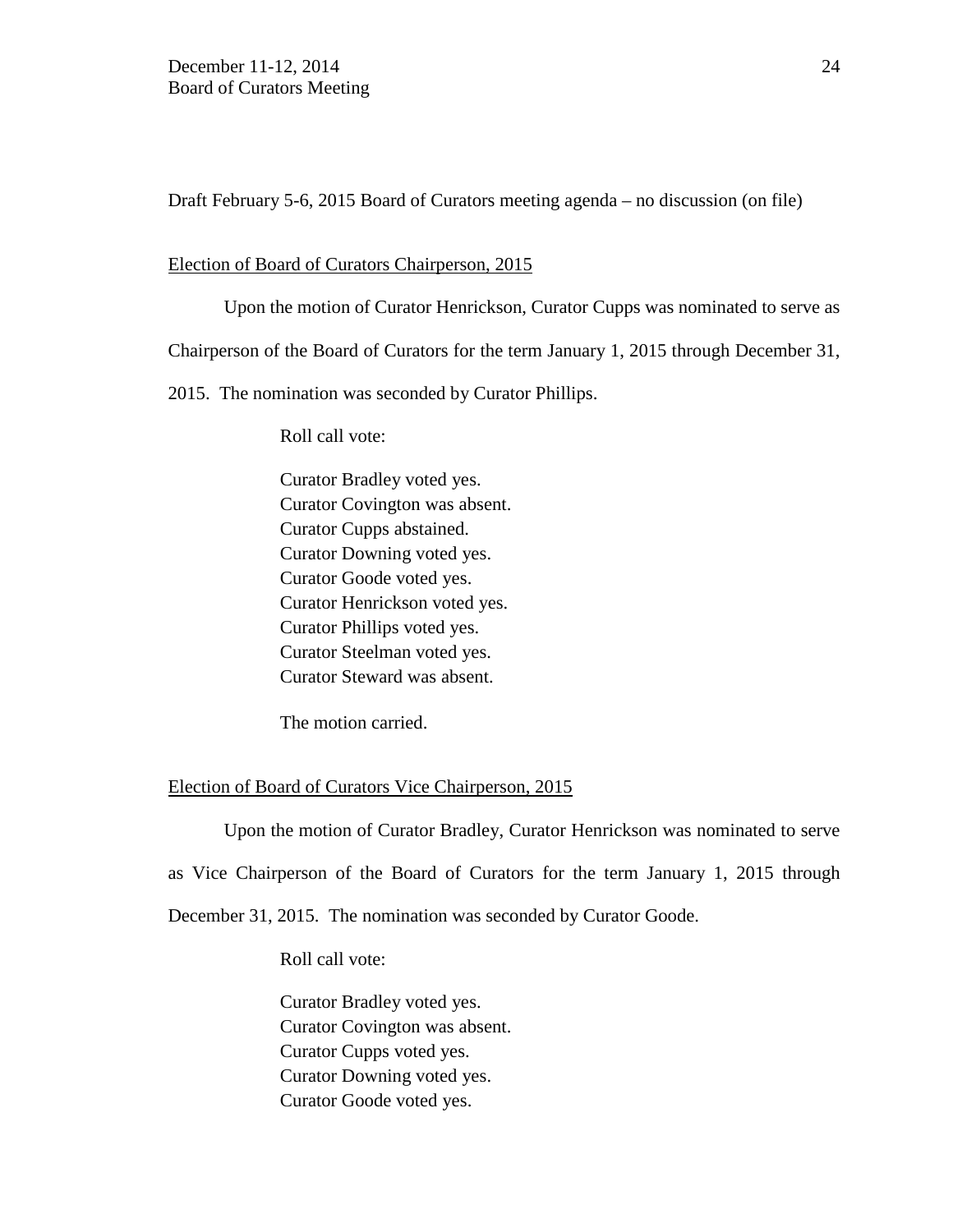Curator Henrickson abstained. Curator Phillips voted yes. Curator Steelman voted yes. Curator Steward was absent.

The motion carried. Board Officer Transition

Chairman-Elect Cupps presented Chairman Downing with an engraved plaque in recognition of his service as 2014 Board Chair.

Chairman Downing presented Chairman-Elect Cupps with The University of Missouri, A Centennial History, a book by Jonas Viles (Curator Emeritus Lichtenegger began this tradition when he served as Chairman of the Board.) Acceptance remarks were made by Curator Cupps.

It was moved by Curator Henrickson and seconded by Curator Phillips, that the

public session of the Board of Curators meeting, December 11-12, 2014, be adjourned.

Roll call vote:

Curator Bradley voted yes. Curator Covington was absent. Curator Cupps voted yes. Curator Downing voted yes. Curator Goode voted yes. Curator Henrickson voted yes. Curator Phillips voted yes. Curator Steelman voted yes. Curator Steward was absent.

The motion carried.

The public session of the University of Missouri Board of Curators meeting was adjourned at 10:32 A.M. on Friday, December 12, 2014.

### **Board of Curators Meeting – Executive Session**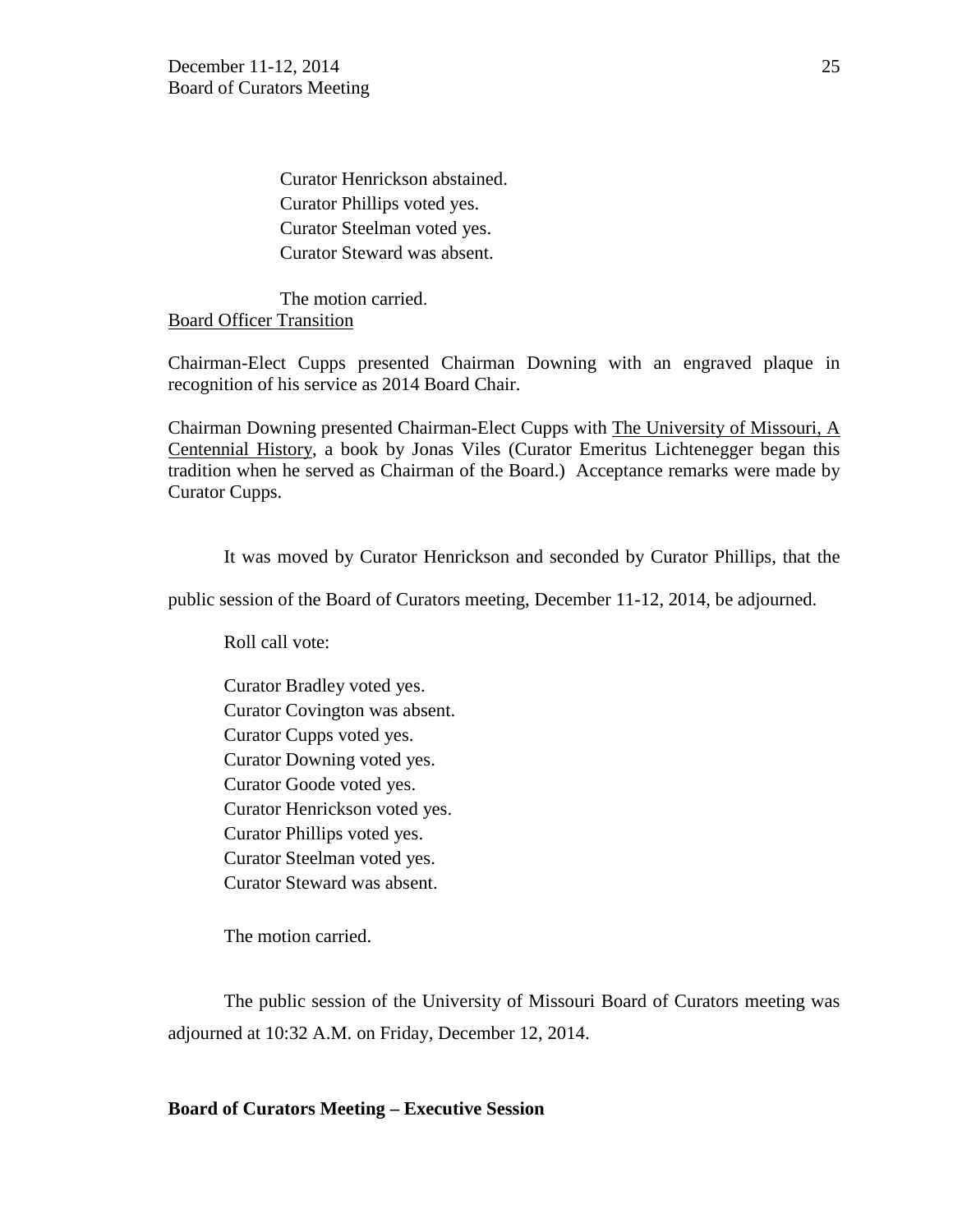A meeting of the University of Missouri Board of Curators was reconvened in executive session at 10:57 A.M., on Friday, December 12, 2014, in Room 302 of the Millennium Student Center on the University of Missouri-St. Louis campus, St. Louis, Missouri, pursuant to public notice given of said meeting. Curator Don Downing, Chairman of the Board of Curators, presided over the meeting.

### Present

The Honorable David R. Bradley The Honorable Donald L. Cupps The Honorable Don M. Downing The Honorable Wayne Goode The Honorable Pamela Q. Henrickson The Honorable John R. Phillips The Honorable David L. Steelman

The Honorable Ann K. Covington and David L. Steward were absent.

Also Present Mr. Timothy M. Wolfe, President Mr. Stephen J. Owens, General Counsel Ms. Cindy S. Harmon, Secretary of the Board of Curators Miss Tracy Mulderig, Student Representative to the Board of Curators

### **Audit Committee** – **Executive Session Reconvened**

Fiscal Year 2014 Meeting with External Auditors, UM –

President Wolfe and General Counsel Owens excused themselves from the meeting.

Susan Eickhoff joined the meeting.

The external audit annual report was presented to the Board of Curators. No action was taken.

Ms. Eickhoff excused herself from the meeting.

Mr. Tvrdik and Lydon joined the meeting.

Fiscal Year 2014 Meeting with Internal Auditors, UM – presented by Mr. John Tvrdik and Chris Lydon, PricewaterhouseCoopers, LLC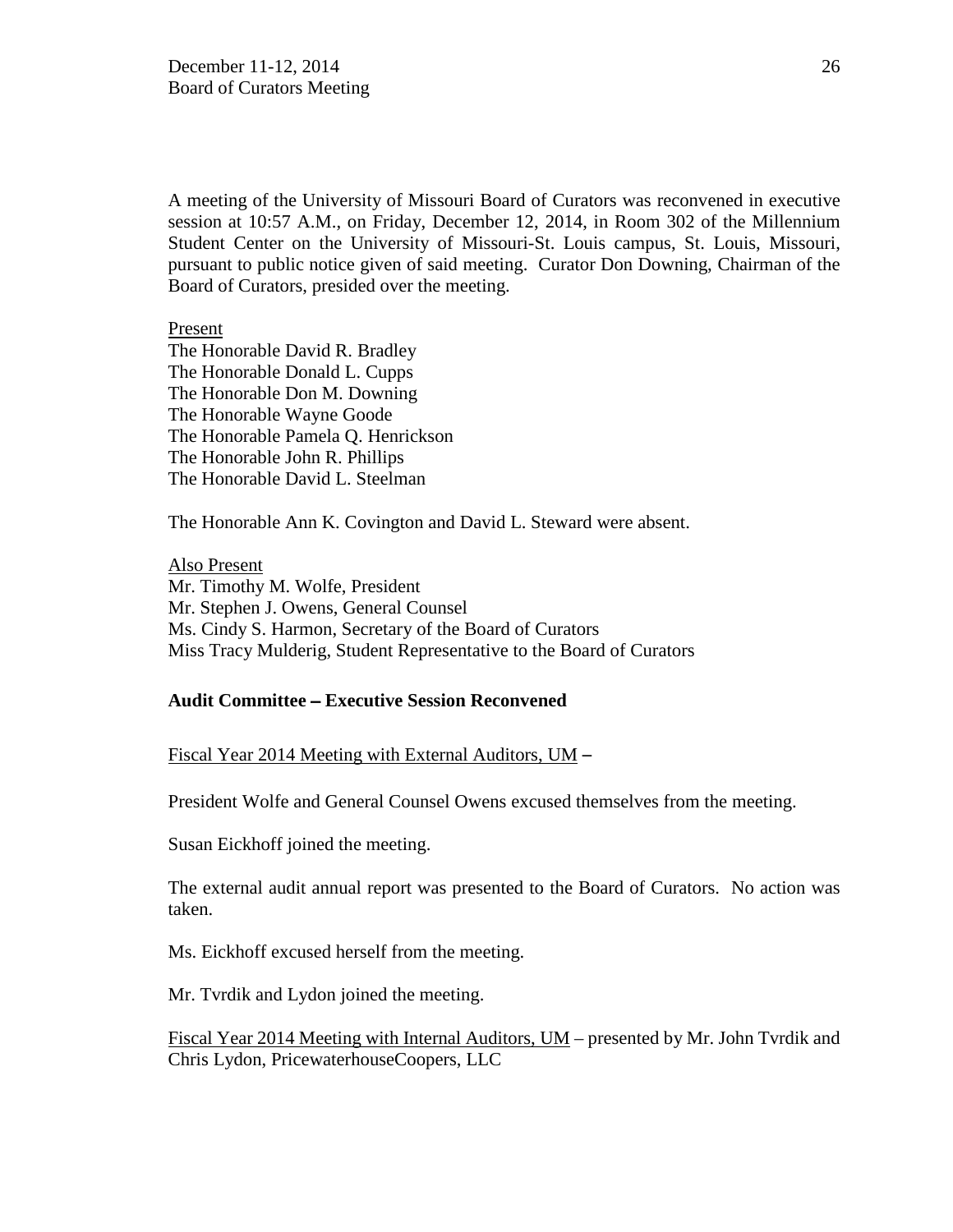The internal audit annual report was presented to the Board of Curators. No action was taken.

President Wolfe and General Counsel Owens rejoined the meeting. Vice President Burnett, Executive Vice President Foley and Chancellor Morton joined the meeting.

Report on Preliminary Draft Audits – presented by Vice President Burnett, John Tvrdik and Chris Lydon with PricewaterhouseCoopers, LLC

No action taken by the Board of Curators.

Mr. Tvrdik, Mr. Lydon and Chancellor Morton excused themselves from the meeting.

Recommendation for Internal Audit - presented by Vice President Burnett (information on file)

It was recommended by Vice President Burnett, endorsed by President Wolfe, moved by Curator Bradley and seconded by Curator Steelman, that the following action be approved:

That the Internal Audit recommendation presented by Vice President Burnett be approved as presented (and as on file with the minutes of this meeting).

Roll call vote of the Board of Curators:

Curator Bradley voted yes. Curator Covington was absent Curator Cupps voted yes. Curator Downing voted yes. Curator Goode voted yes. Curator Henrickson voted yes. Curator Phillips voted yes. Curator Steelman voted yes. Curator Steward was absent.

The motion carried.

# **General Business**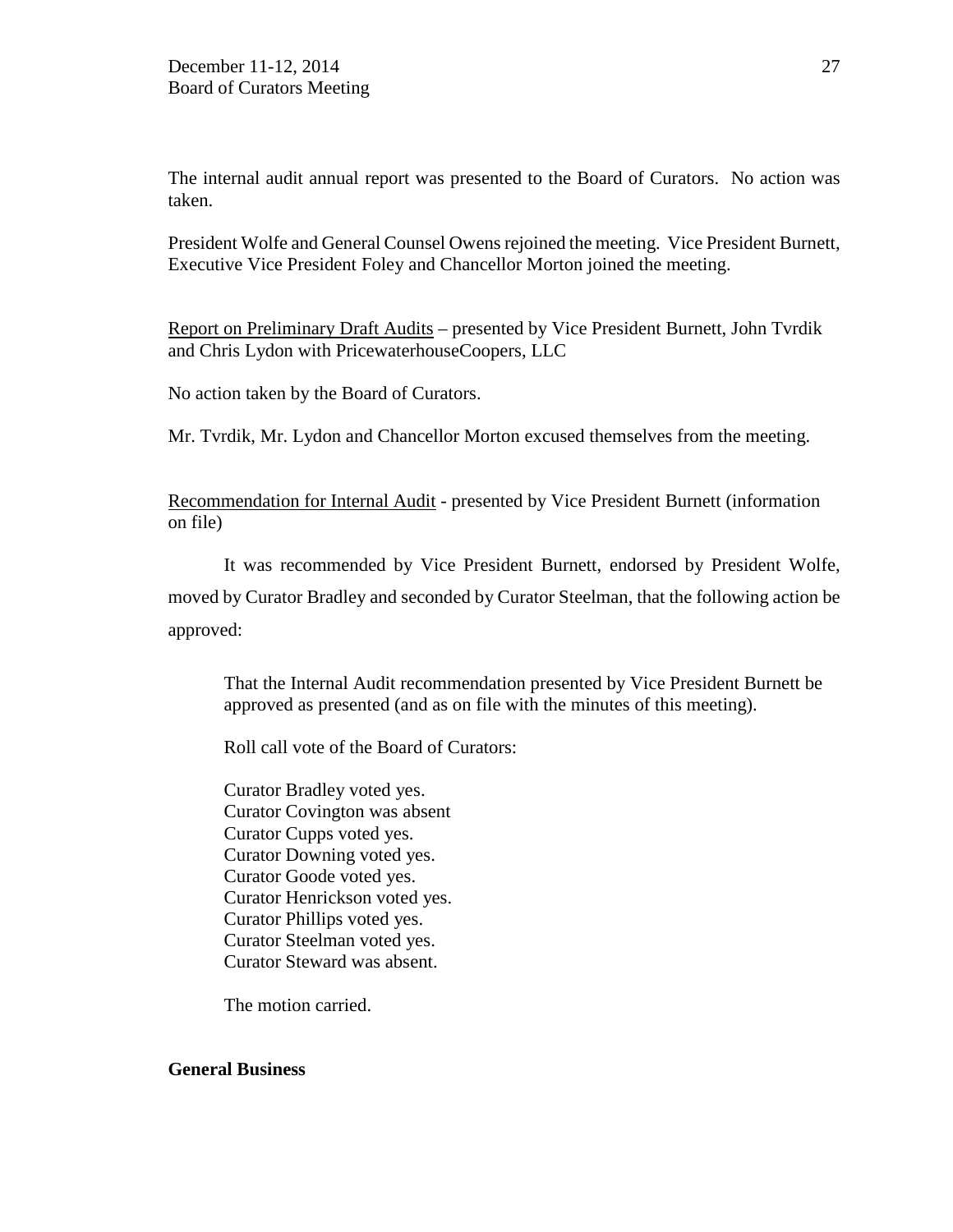<sup>253</sup>Property Lease, UMKC – this item is excluded from the minutes and may be given public notice upon completion of the matter.

HIBBS Chairs and Professorships Certification – presented by Executive Vice President Foley (information on file)

It was recommended by Executive Vice President of Academic Affairs, Henry C.

Foley, Ph.D., endorsed by President Timothy M. Wolfe, recommended by the Academic,

Student and External Affairs Committee, moved by Curator Phillips, and seconded by

Curator Steelman, that the following action be approved:

that the President of the Board of Curators is authorized to sign a certification that the holders of each chair and professorship, established pursuant to the April 3, 2002 will of Sherlock Hibbs, are dedicated and articulate disciples of the free and open market economy (the Ludwig von Mises Austrian School of Economics), as supported by the documentation provided by the holders thereof, Dean Joan T.A. Gabel, and Chancellor R. Bowen Loftin. A full report is on file with the office of Academic Affairs.

A signed attest statement of the faculty was presented to the Board during the closed session meeting.

Roll call vote of the Board:

Curator Bradley voted yes. Curator Covington was absent. Curator Cupps voted yes. Curator Downing voted yes. Curator Goode voted yes. Curator Henrickson voted yes. Curator Phillips voted yes. Curator Steelman voted yes. Curator Steward was absent.

The motion carried.

President's Report on Personnel – presented by President Wolfe.

No action taken by the Board.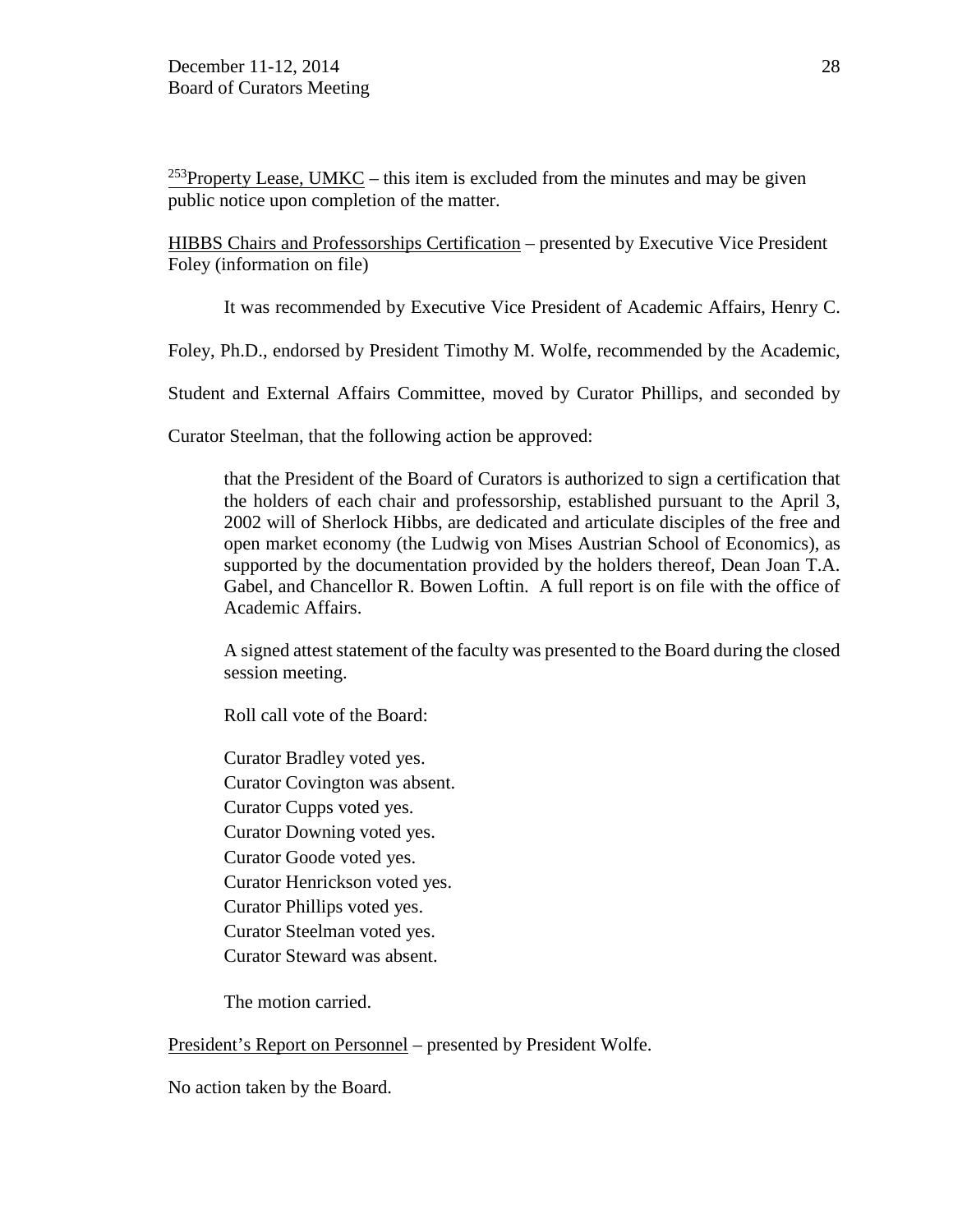General Counsel's Report – presented by General Counsel Owens

Annual Salary Adjustment, President Timothy M. Wolfe – presented by General Counsel Owens and Curator Phillips

It was moved by Curator Phillips and seconded by Curator Bradley that based on the review of the performance of Timothy M. Wolfe as President, the Board of Curators approve his annual salary be increased by 2% effective July 1, 2014.

Roll call vote of the Board of Curators:

Curator Bradley voted yes. Curator Covington was absent. Curator Cupps voted yes. Curator Downing voted yes. Curator Goode voted yes. Curator Henrickson voted yes. Curator Phillips voted yes. Curator Steelman voted yes. Curator Steward was absent.

The motion carried.

Litigation Report – presented by General Counsel Owens.

No action taken by the Board.

Curator Henrickson disclosed to the Board that her daughter-in-law has a contract with the University of Missouri-Kansas City and the medical school program as an actress.

It was moved by Curator Henrickson and seconded by Curator Goode, that the

meeting of the Board of Curators, December 11-12, 2014, be adjourned.

Roll call vote:

Curator Bradley voted yes. Curator Covington was absent. Curator Cupps voted yes. Curator Downing voted yes. Curator Goode voted yes.